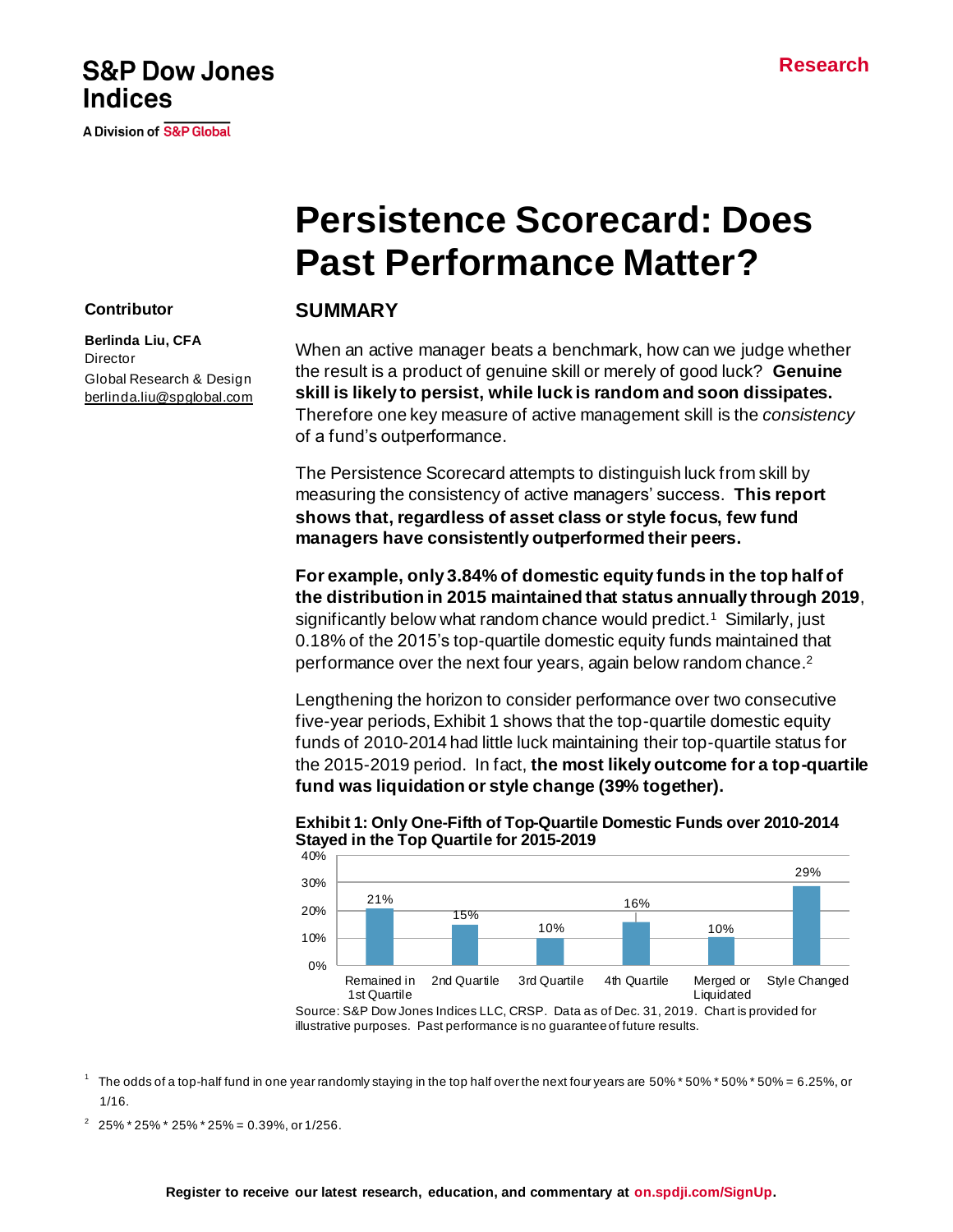**Compared with our previous reports, persistence appeared to improve over shorter investment horizons.** Of the top-quartile domestic equity funds in 2017, 37.17% managed to stay in the top quartile annually through 2019. **However, this persistence was inconsistent and decayed over time.** For example, 61.34% of 2017's top-quartile domestic equity funds were ranked in the top quartile for 2018. Rewinding the clock two years, just 3.38% of 2015's top-quartile funds maintained that status in 2016.

There were few patterns to be found among equity funds' performance, as the random distribution of fund performance over various time frames covered large-, mid-, small-, and multi-cap focused funds. One notable observation came from small-cap funds in the three-year period, as just 1.67% of 2014- 2016 top-quartile funds remained in the top quartile for 2017-2019.

Unsurprisingly, **the one pattern that did hold across equity funds was the tendency of the poorest funds to close**. Fourth-quartile funds were generally the most likely to merge or liquidate over the subsequent three- and five-year windows, with nearly 38% of the bottom-quartile multi-cap funds of 2010-2014 disappearing by 2019.

Perhaps more surprisingly, style changes did not appear to be correlated with fund performance. Top, middle, and bottom performers within a category all generally had similar chances of style drift over three- or five-year periods. Multi-cap funds had the highest percentage of style change, with 31% making a change over three years and 40% over five years.

Fixed income funds showed similar results to equities, with rare pockets of one-year persistence and little evidence for consistent annual outperformance over longer periods. **In 10 of the 13 categories considered, no top-quartile funds from 2015 maintained that status annually through 2019.**

Transition matrices showed slightly more evidence of fixed income fund persistence. Over the threeyear horizon, the most likely outcome for top-quartile funds in 11 of the 13 categories was to remain in the top quartile. In 10 of the 13 categories, this outcome occurred for 50% or more of top-quartile funds. Similar results existed over the five-year window. However, in many fixed income fund categories, fewer than 20 funds qualified within each quartile, perhaps leading to small sample size effects.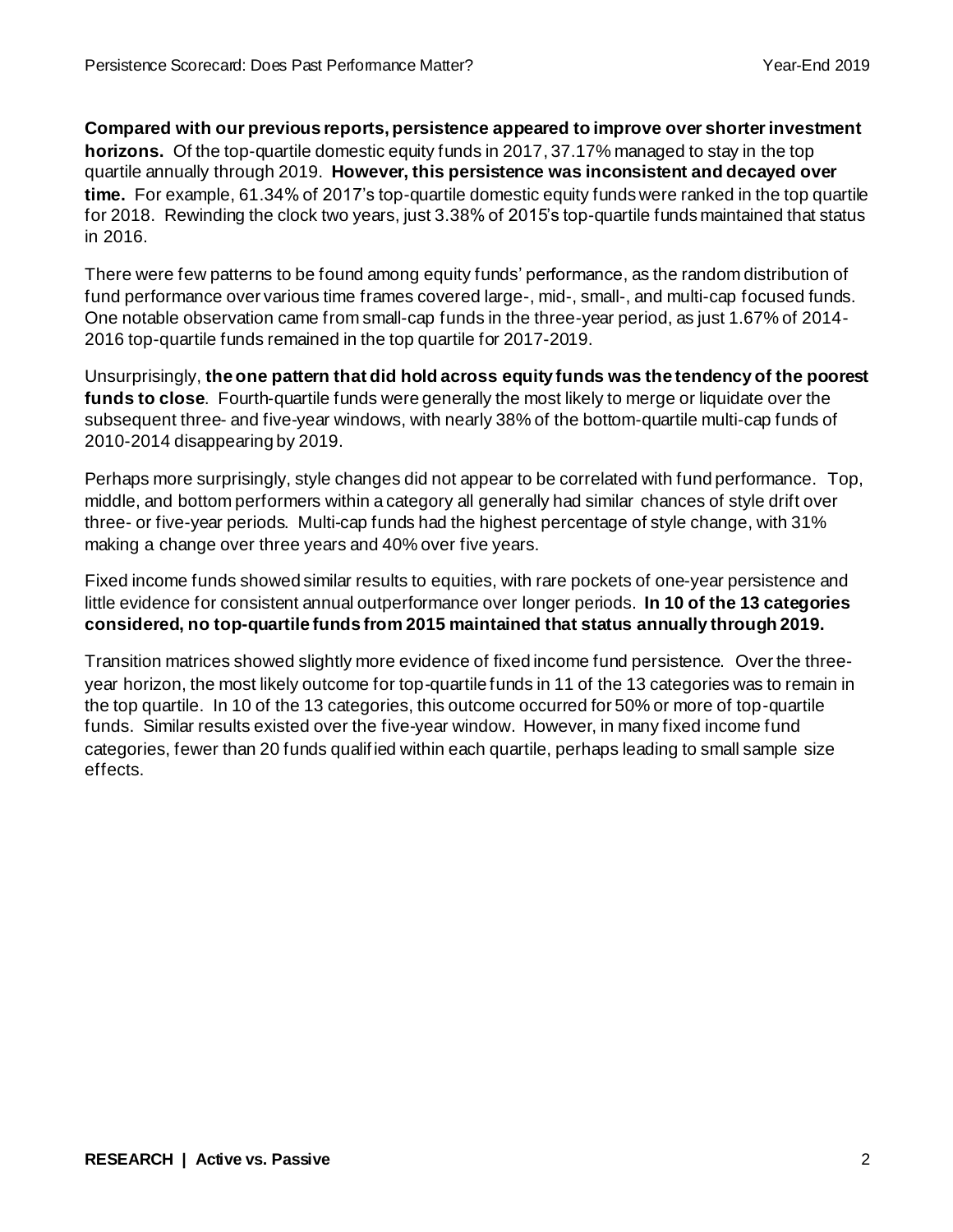# **ABOUT THE PERSISTENCE SCORECARD**

The phrase "past performance is no guarantee of future results" (or some variation thereof) can be found in the fine print of most mutual fund literature. Yet many investors and advisors consider past performance and related metrics to be important factors in fund selection. So does past performance really matter?

To answer this question, the semiannual S&P Persistence Scorecard tracks the degree to which historical relative performance is predictive of future relative performance. As in our widely followed SPIVA® Scorecards, the University of Chicago's Center for Research in Security Prices (CRSP) Survivorship Bias Free Mutual Fund Database serves as our underlying data source.

S&P Dow Jones Indices is one of the world's leading index providers, maintaining a wide variety of investable and benchmark indices to meet an array of investor needs. Our Global Research & Design team is dedicated to conducting unbiased, in-depth analysis on a broad range of topics and issues facing investors in today's marketplace. This scorecard highlights performance persistence over three and five consecutive 12-month periods and two non-overlapping three- and five-year periods.

Key features of the S&P Persistence Scorecard include:

- **Historical rankings without survivorship bias**: For anyone making an investment decision, all funds available at the time of that decision are part of the initial opportunity set. Ignoring funds that liquidate or merge during a period of study biases measurements of persistence. Using the CRSP database, the S&P Persistence Scorecard ranks all funds available at each point in time and tracks the top-quartile and top-half performers throughout the time period.
- **Clean universe**: The mutual fund universe used in these reports comprises actively managed domestic U.S. equity funds. Index funds, sector funds, and index-based dynamic (bull or bear) funds are excluded from the sample. To avoid double counting multiple share classes, only the share class with the highest previous period return of each fund is used.
- **Transition matrices**: Transition matrices show the movements between quartiles and halves over non-overlapping three- and five-year periods. They also track the percentage of funds that have merged or liquidated. In addition, we monitor movements across capitalization levels. This helps us capture, for example, the conversion of some large-cap funds to mid- and smallcap funds.
	- o Starting with this Persistence Scorecard Year-End 2019, the style change calculation includes funds that changed fund categories at any point between the relevant start and end dates. Previously, this calculation only checked if the fund category remained identical at the endpoints.
- **Tracking reports of top performers**: The tracking reports show the percentages of funds that remain in the top-quartile or top-half rankings over consecutive three- and five-year periods.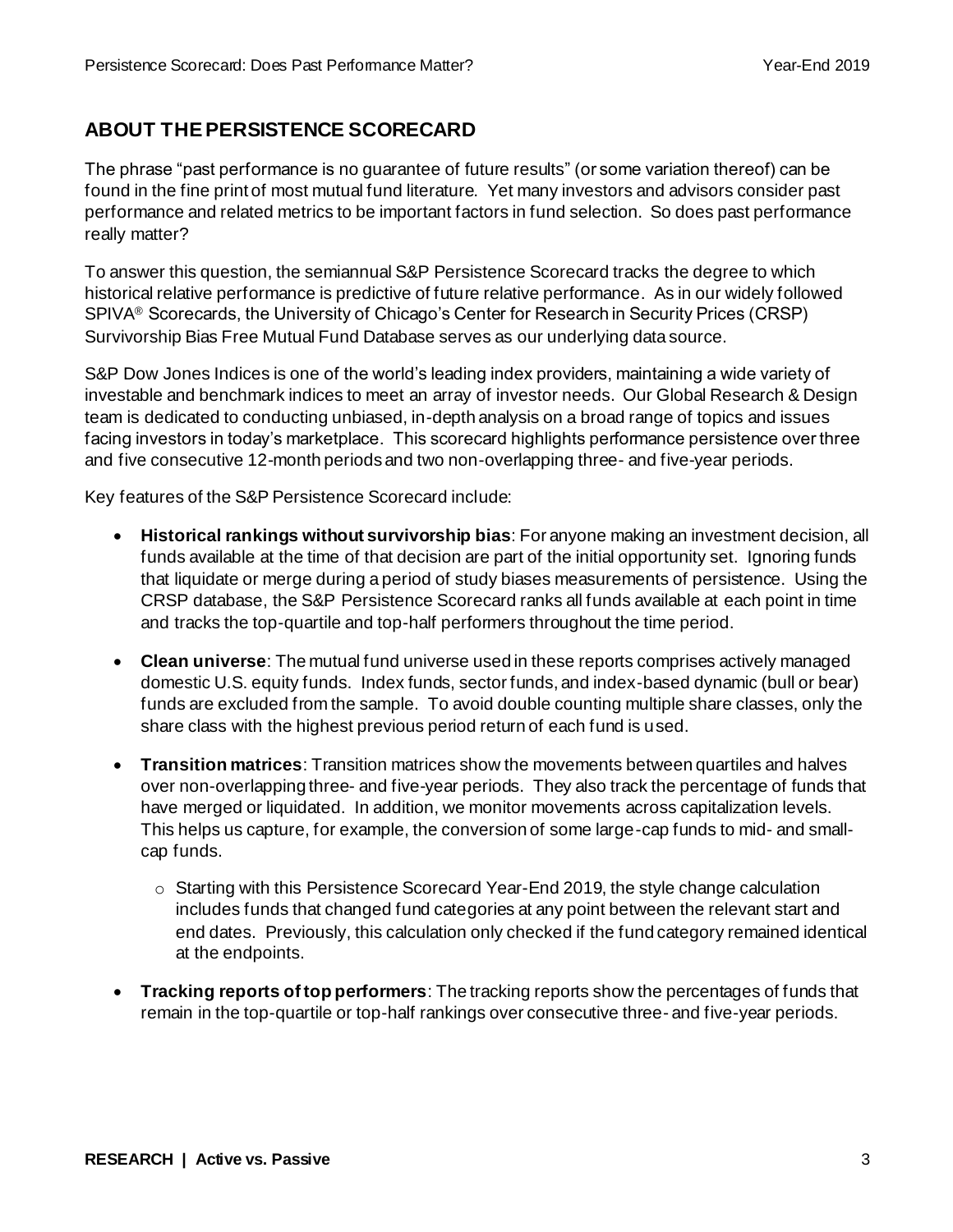### **REPORTS**

| Report 1: Performance Persistence of Domestic Equity Funds over Three Consecutive 12-Month Periods |                            |                                      |                      |  |  |  |  |  |
|----------------------------------------------------------------------------------------------------|----------------------------|--------------------------------------|----------------------|--|--|--|--|--|
|                                                                                                    | <b>FUND COUNT AT START</b> | PERCENTAGE REMAINING IN TOP QUARTILE |                      |  |  |  |  |  |
| <b>FUND CATEGORY</b>                                                                               | (DECEMBER 2017)            | <b>DECEMBER 2018</b>                 | DECEMBER 2019        |  |  |  |  |  |
| <b>TOP QUARTILE</b>                                                                                |                            |                                      |                      |  |  |  |  |  |
| <b>All Domestic Funds</b>                                                                          | 538                        | 61.34                                | 37.17                |  |  |  |  |  |
| All Large-Cap Funds                                                                                | 197                        | 64.97                                | 40.61                |  |  |  |  |  |
| All Mid-Cap Funds                                                                                  | 66                         | 53.03                                | 30.30                |  |  |  |  |  |
| All Small-Cap Funds                                                                                | 131                        | 64.12                                | 38.17                |  |  |  |  |  |
| All Multi-Cap Funds                                                                                | 122                        | 54.92                                | 32.79                |  |  |  |  |  |
|                                                                                                    |                            | PERCENTAGE REMAINING IN TOP HALF     |                      |  |  |  |  |  |
|                                                                                                    | <b>FUND COUNT AT START</b> |                                      |                      |  |  |  |  |  |
| <b>FUND CATEGORY</b>                                                                               | (DECEMBER 2017)            | <b>DECEMBER 2018</b>                 | <b>DECEMBER 2019</b> |  |  |  |  |  |
| <b>TOP HALF</b>                                                                                    |                            |                                      |                      |  |  |  |  |  |
| <b>All Domestic Funds</b>                                                                          | 1,072                      | 73.51                                | 55.97                |  |  |  |  |  |
| All Large-Cap Funds                                                                                | 384                        | 70.83                                | 54.69                |  |  |  |  |  |
| All Mid-Cap Funds                                                                                  | 131                        | 77.86                                | 61.07                |  |  |  |  |  |
| All Small-Cap Funds                                                                                | 261                        | 69.35                                | 51.34                |  |  |  |  |  |
| All Multi-Cap Funds                                                                                | 242                        | 68.60                                | 49.17                |  |  |  |  |  |

guarantee of future results.

**Report 2: Performance Persistence of Domestic Equity Funds over Five Consecutive 12-Month Periods**

|                           | <b>FUND COUNT AT START</b> | PERCENTAGE REMAINING IN TOP QUARTILE |                         |                                  |                         |  |
|---------------------------|----------------------------|--------------------------------------|-------------------------|----------------------------------|-------------------------|--|
| <b>FUND CATEGORY</b>      | (DECEMBER 2015)            | <b>DECEMBER</b><br>2016              | <b>DECEMBER</b><br>2017 | <b>DECEMBER</b><br>2018          | <b>DECEMBER</b><br>2019 |  |
| <b>TOP QUARTILE</b>       |                            |                                      |                         |                                  |                         |  |
| <b>All Domestic Funds</b> | 562                        | 3.38                                 | 0.36                    | 0.18                             | 0.18                    |  |
| All Large-Cap Funds       | 202                        | 1.49                                 | 0.50                    | 0.50                             | 0.50                    |  |
| All Mid-Cap Funds         | 74                         | 13.51                                | 0.00                    | 0.00                             | 0.00                    |  |
| All Small-Cap Funds       | 130                        | 9.23                                 | 1.54                    | 0.77                             | 0.77                    |  |
| All Multi-Cap Funds       | 117                        | 5.98                                 | 0.00                    | 0.00                             | 0.00                    |  |
|                           |                            |                                      |                         |                                  |                         |  |
|                           | <b>FUND COUNT AT START</b> |                                      |                         | PERCENTAGE REMAINING IN TOP HALF |                         |  |
| <b>FUND CATEGORY</b>      | (DECEMBER 2015)            | <b>DECEMBER</b><br>2016              | <b>DECEMBER</b><br>2017 | <b>DECEMBER</b><br>2018          | <b>DECEMBER</b><br>2019 |  |
| <b>TOP HALF</b>           |                            |                                      |                         |                                  |                         |  |
| All Domestic Funds        | 1,121                      | 28.28                                | 9.72                    | 6.24                             | 3.84                    |  |
| All Large-Cap Funds       | 414                        | 24.88                                | 11.84                   | 5.80                             | 2.66                    |  |
| All Mid-Cap Funds         | 146                        | 33.56                                | 9.59                    | 6.85                             | 4.79                    |  |
| All Small-Cap Funds       | 259                        | 39.00                                | 13.13                   | 8.11                             | 5.41                    |  |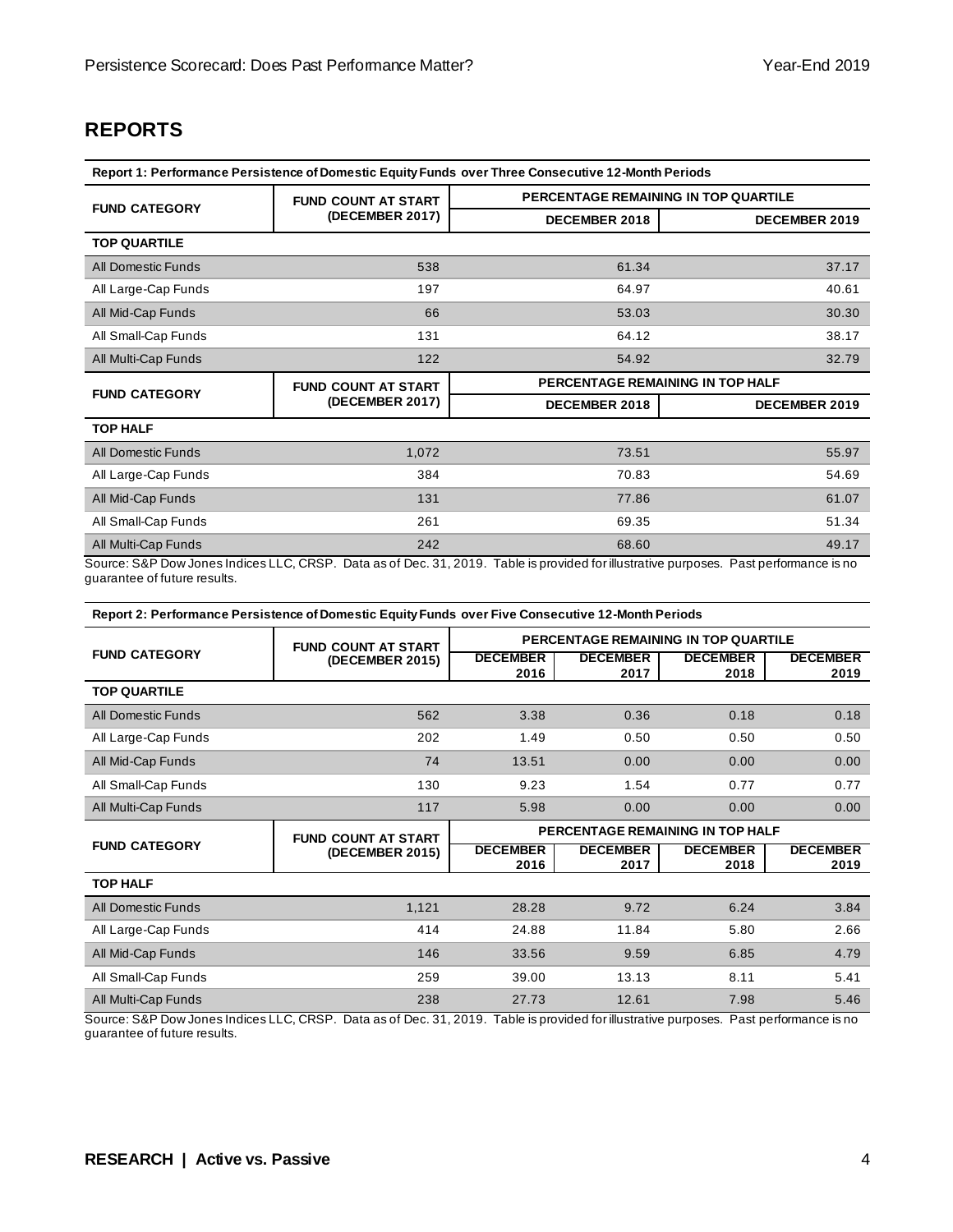|                            | Report 3: Three-Year Transition Matrix - Performance over Two Non-Overlapping Three-Year Periods (Based on Quartile) |                                           |                                  |                               |                                  |                                               |                                       |  |
|----------------------------|----------------------------------------------------------------------------------------------------------------------|-------------------------------------------|----------------------------------|-------------------------------|----------------------------------|-----------------------------------------------|---------------------------------------|--|
|                            |                                                                                                                      | THREE-YEAR PERCENTAGES AT END (2017-2019) |                                  |                               |                                  |                                               |                                       |  |
| <b>QUARTILE</b>            | <b>FUND COUNT AT</b><br>START (2014-2016)                                                                            | 1ST<br><b>QUARTILE</b><br>$(\%)$          | 2ND<br><b>QUARTILE</b><br>$(\%)$ | 3TH<br><b>QUARTILE</b><br>(%) | 4TH<br><b>QUARTILE</b><br>$(\%)$ | <b>MERGED/</b><br><b>LIQUIDATED</b><br>$(\%)$ | <b>STYLE</b><br><b>CHANGED</b><br>(%) |  |
| <b>ALL DOMESTIC FUNDS</b>  |                                                                                                                      |                                           |                                  |                               |                                  |                                               |                                       |  |
| 1st Quartile               | 508                                                                                                                  | 12.80                                     | 18.31                            | 18.50                         | 22.44                            | 7.28                                          | 20.67                                 |  |
| 2nd Quartile               | 508                                                                                                                  | 17.13                                     | 18.11                            | 16.93                         | 12.99                            | 11.42                                         | 23.43                                 |  |
| 3rd Quartile               | 508                                                                                                                  | 18.31                                     | 16.93                            | 15.55                         | 13.19                            | 15.94                                         | 20.08                                 |  |
| 4th Quartile               | 509                                                                                                                  | 22.59                                     | 11.00                            | 11.20                         | 13.56                            | 21.02                                         | 20.63                                 |  |
| <b>ALL LARGE-CAP FUNDS</b> |                                                                                                                      |                                           |                                  |                               |                                  |                                               |                                       |  |
| 1st Quartile               | 194                                                                                                                  | 14.95                                     | 27.84                            | 17.53                         | 17.01                            | 5.15                                          | 17.53                                 |  |
| 2nd Quartile               | 193                                                                                                                  | 20.73                                     | 18.65                            | 17.10                         | 15.54                            | 9.84                                          | 18.13                                 |  |
| 3rd Quartile               | 194                                                                                                                  | 23.20                                     | 10.31                            | 12.89                         | 19.59                            | 14.95                                         | 19.07                                 |  |
| 4th Quartile               | 194                                                                                                                  | 19.59                                     | 14.95                            | 8.76                          | 15.46                            | 24.23                                         | 17.01                                 |  |
| <b>ALL MID-CAP FUNDS</b>   |                                                                                                                      |                                           |                                  |                               |                                  |                                               |                                       |  |
| 1st Quartile               | 68                                                                                                                   | 10.29                                     | 13.24                            | 26.47                         | 23.53                            | 10.29                                         | 16.18                                 |  |
| 2nd Quartile               | 67                                                                                                                   | 14.93                                     | 7.46                             | 22.39                         | 13.43                            | 8.96                                          | 32.84                                 |  |
| 3rd Quartile               | 67                                                                                                                   | 19.40                                     | 23.88                            | 13.43                         | 8.96                             | 17.91                                         | 16.42                                 |  |
| 4th Quartile               | 68                                                                                                                   | 32.35                                     | 20.59                            | 1.47                          | 7.35                             | 17.65                                         | 20.59                                 |  |
| <b>ALL SMALL-CAP FUNDS</b> |                                                                                                                      |                                           |                                  |                               |                                  |                                               |                                       |  |
| 1st Quartile               | 120                                                                                                                  | 1.67                                      | 20.83                            | 28.33                         | 25.83                            | 6.67                                          | 16.67                                 |  |
| 2nd Quartile               | 120                                                                                                                  | 11.67                                     | 19.17                            | 16.67                         | 17.50                            | 12.50                                         | 22.50                                 |  |
| 3rd Quartile               | 120                                                                                                                  | 25.00                                     | 16.67                            | 16.67                         | 15.83                            | 13.33                                         | 12.50                                 |  |
| 4th Quartile               | 121                                                                                                                  | 39.67                                     | 9.09                             | 11.57                         | 9.92                             | 19.83                                         | 9.92                                  |  |
| <b>ALL MULTI-CAP FUNDS</b> |                                                                                                                      |                                           |                                  |                               |                                  |                                               |                                       |  |
| 1st Quartile               | 127                                                                                                                  | 11.02                                     | 15.75                            | 14.17                         | 15.75                            | 12.60                                         | 30.71                                 |  |
| 2nd Quartile               | 127                                                                                                                  | 16.54                                     | 14.96                            | 14.17                         | 11.81                            | 11.81                                         | 30.71                                 |  |
| 3rd Quartile               | 127                                                                                                                  | 11.81                                     | 12.60                            | 18.11                         | 9.45                             | 18.90                                         | 29.13                                 |  |
| 4th Quartile               | 127                                                                                                                  | 14.96                                     | 9.45                             | 11.02                         | 11.02                            | 18.11                                         | 35.43                                 |  |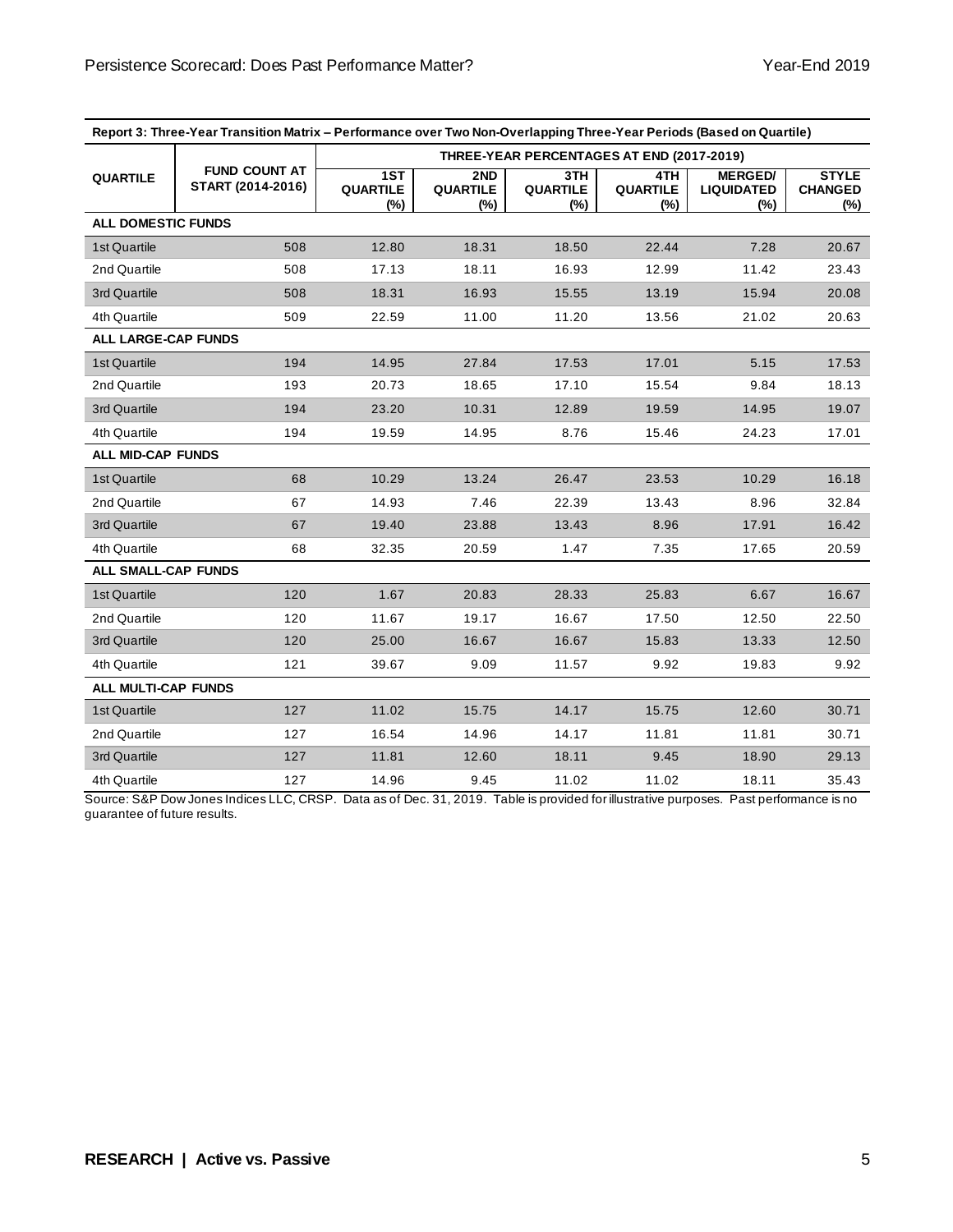| Report 4: Three-Year Transition Matrix – Performance over Two Non-Overlapping Three-Year Periods (Based on Halves) |  |
|--------------------------------------------------------------------------------------------------------------------|--|
|                                                                                                                    |  |

|                            | <b>FUND COUNT AT</b> | THREE-YEAR PERCENTAGES AT END (2017-2019) |                        |                              |                          |  |  |
|----------------------------|----------------------|-------------------------------------------|------------------------|------------------------------|--------------------------|--|--|
| <b>HALF</b>                | START (2014-2016)    | TOP HALF (%)                              | <b>BOTTOM HALF (%)</b> | <b>MERGED/LIQUIDATED (%)</b> | <b>STYLE CHANGED (%)</b> |  |  |
| <b>ALL DOMESTIC FUNDS</b>  |                      |                                           |                        |                              |                          |  |  |
| Top Half                   | 1,016                | 33.17                                     | 35.43                  | 9.35                         | 22.05                    |  |  |
| <b>Bottom Half</b>         | 1,017                | 34.41                                     | 26.75                  | 18.49                        | 20.35                    |  |  |
| <b>ALL LARGE-CAP FUNDS</b> |                      |                                           |                        |                              |                          |  |  |
| Top Half                   | 387                  | 41.09                                     | 33.59                  | 7.49                         | 17.83                    |  |  |
| <b>Bottom Half</b>         | 388                  | 34.02                                     | 28.35                  | 19.59                        | 18.04                    |  |  |
| <b>ALL MID-CAP FUNDS</b>   |                      |                                           |                        |                              |                          |  |  |
| Top Half                   | 135                  | 22.96                                     | 42.96                  | 9.63                         | 24.44                    |  |  |
| <b>Bottom Half</b>         | 135                  | 48.15                                     | 15.56                  | 17.78                        | 18.52                    |  |  |
| <b>ALL SMALL-CAP FUNDS</b> |                      |                                           |                        |                              |                          |  |  |
| Top Half                   | 240                  | 26.67                                     | 44.17                  | 9.58                         | 19.58                    |  |  |
| <b>Bottom Half</b>         | 241                  | 45.23                                     | 26.97                  | 16.60                        | 11.20                    |  |  |
| <b>ALL MULTI-CAP FUNDS</b> |                      |                                           |                        |                              |                          |  |  |
| Top Half                   | 254                  | 29.13                                     | 27.95                  | 12.20                        | 30.71                    |  |  |
| <b>Bottom Half</b>         | 254                  | 24.41                                     | 24.80                  | 18.50                        | 32.28                    |  |  |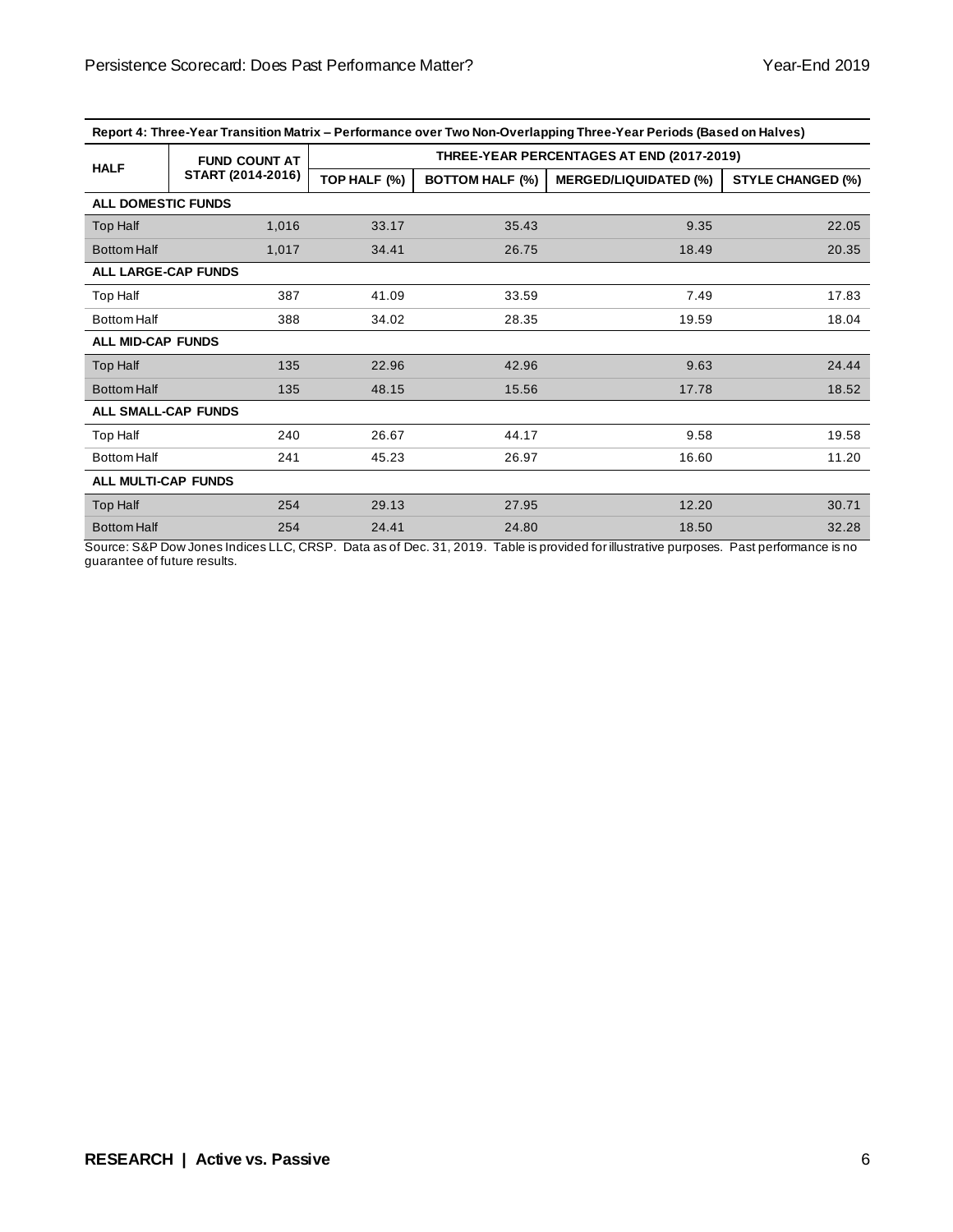|                            |                                           | Report 5: Five-Year Transition Matrix - Performance over Two Non-Overlapping Five-Year Periods (Based on Quartile) |                               |                        |                                  |                                            |                                       |
|----------------------------|-------------------------------------------|--------------------------------------------------------------------------------------------------------------------|-------------------------------|------------------------|----------------------------------|--------------------------------------------|---------------------------------------|
|                            | FIVE-YEAR PERCENTAGES AT END (2015-2019)  |                                                                                                                    |                               |                        |                                  |                                            |                                       |
| <b>QUARTILE</b>            | <b>FUND COUNT AT</b><br>START (2010-2014) | 1ST<br><b>QUARTILE</b><br>(%)                                                                                      | 2ND<br><b>QUARTILE</b><br>(%) | 3TH<br>QUARTILE<br>(%) | 4TH<br><b>QUARTILE</b><br>$(\%)$ | <b>MERGED/</b><br><b>LIQUIDATED</b><br>(%) | <b>STYLE</b><br><b>CHANGED</b><br>(%) |
| <b>ALL DOMESTIC FUNDS</b>  |                                           |                                                                                                                    |                               |                        |                                  |                                            |                                       |
| 1st Quartile               | 482                                       | 20.54                                                                                                              | 14.94                         | 9.96                   | 15.56                            | 10.17                                      | 28.84                                 |
| 2nd Quartile               | 482                                       | 17.22                                                                                                              | 14.73                         | 13.90                  | 9.96                             | 17.63                                      | 26.56                                 |
| 3rd Quartile               | 482                                       | 15.56                                                                                                              | 14.32                         | 15.15                  | 7.47                             | 21.16                                      | 26.35                                 |
| 4th Quartile               | 483                                       | 8.28                                                                                                               | 10.77                         | 11.39                  | 10.77                            | 29.61                                      | 29.19                                 |
| <b>ALL LARGE-CAP FUNDS</b> |                                           |                                                                                                                    |                               |                        |                                  |                                            |                                       |
| 1st Quartile               | 183                                       | 28.96                                                                                                              | 15.85                         | 15.85                  | 6.56                             | 8.74                                       | 24.04                                 |
| 2nd Quartile               | 183                                       | 20.77                                                                                                              | 17.49                         | 8.20                   | 10.38                            | 22.40                                      | 20.77                                 |
| 3rd Quartile               | 183                                       | 12.57                                                                                                              | 18.03                         | 13.11                  | 15.30                            | 20.22                                      | 20.77                                 |
| 4th Quartile               | 184                                       | 8.70                                                                                                               | 12.50                         | 10.87                  | 15.22                            | 28.26                                      | 24.46                                 |
| <b>ALL MID-CAP FUNDS</b>   |                                           |                                                                                                                    |                               |                        |                                  |                                            |                                       |
| 1st Quartile               | 73                                        | 30.14                                                                                                              | 8.22                          | 10.96                  | 15.07                            | 5.48                                       | 30.14                                 |
| 2nd Quartile               | 72                                        | 18.06                                                                                                              | 9.72                          | 4.17                   | 9.72                             | 16.67                                      | 41.67                                 |
| 3rd Quartile               | 72                                        | 8.33                                                                                                               | 15.28                         | 16.67                  | 8.33                             | 23.61                                      | 27.78                                 |
| 4th Quartile               | 73                                        | 4.11                                                                                                               | 10.96                         | 8.22                   | 4.11                             | 34.25                                      | 38.36                                 |
| <b>ALL SMALL-CAP FUNDS</b> |                                           |                                                                                                                    |                               |                        |                                  |                                            |                                       |
| 1st Quartile               | 113                                       | 24.78                                                                                                              | 18.58                         | 15.93                  | 10.62                            | 14.16                                      | 15.93                                 |
| 2nd Quartile               | 112                                       | 14.29                                                                                                              | 17.86                         | 16.07                  | 23.21                            | 13.39                                      | 15.18                                 |
| 3rd Quartile               | 112                                       | 12.50                                                                                                              | 15.18                         | 10.71                  | 10.71                            | 26.79                                      | 24.11                                 |
| 4th Quartile               | 113                                       | 16.81                                                                                                              | 10.62                         | 12.39                  | 12.39                            | 23.89                                      | 23.89                                 |
| ALL MULTI-CAP FUNDS        |                                           |                                                                                                                    |                               |                        |                                  |                                            |                                       |
| 1st Quartile               | 114                                       | 16.67                                                                                                              | 9.65                          | 11.40                  | 8.77                             | 7.89                                       | 45.61                                 |
| 2nd Quartile               | 114                                       | 13.16                                                                                                              | 19.30                         | 14.91                  | 3.51                             | 13.16                                      | 35.96                                 |
| 3rd Quartile               | 114                                       | 7.89                                                                                                               | 11.40                         | 10.53                  | 7.89                             | 17.54                                      | 44.74                                 |
| 4th Quartile               | 114                                       | 4.39                                                                                                               | 7.02                          | 6.14                   | 12.28                            | 37.72                                      | 32.46                                 |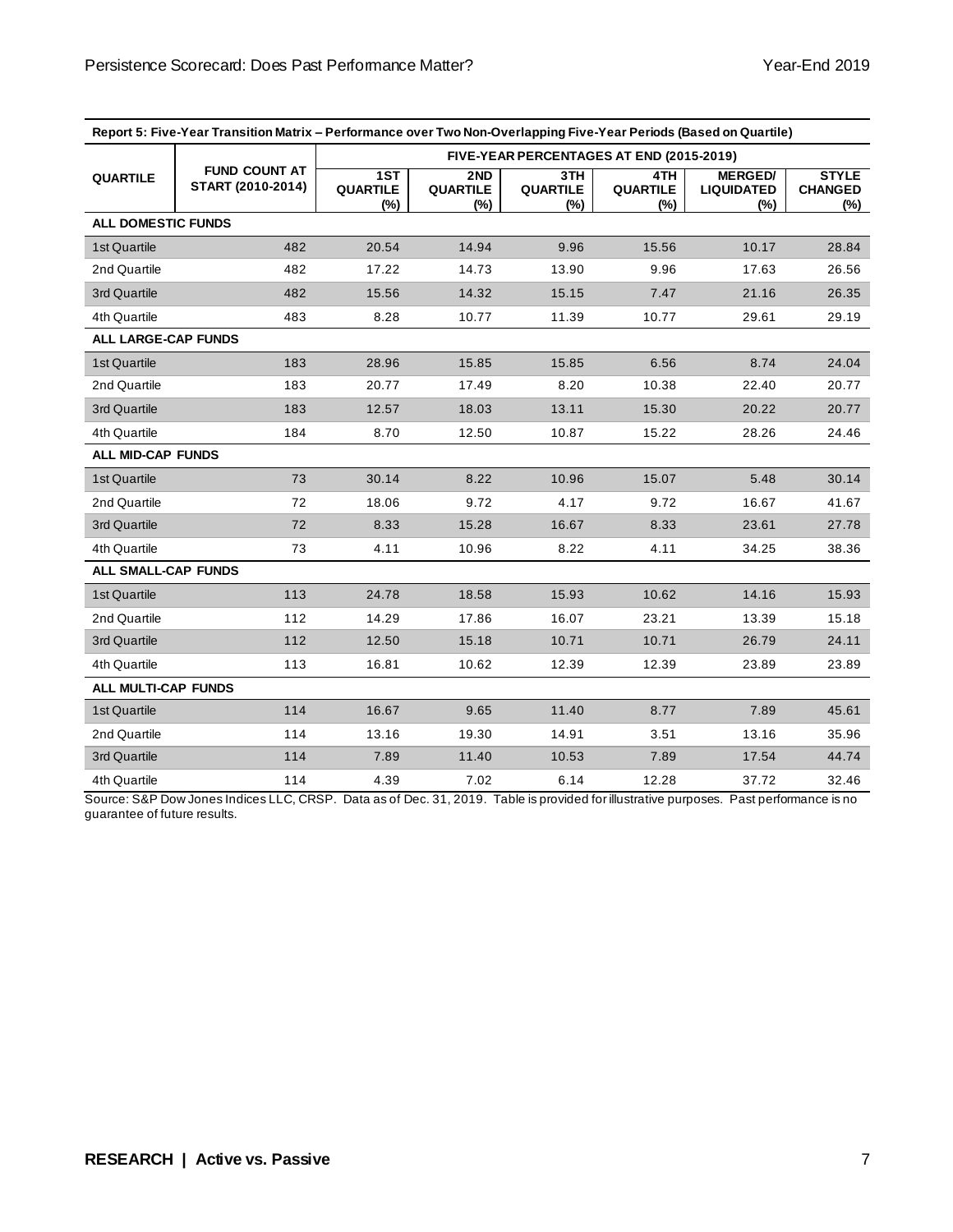| Report 6: Five-Year Transition Matrix – Performance over Two Non-Overlapping Five-Year Periods (Based on Halves) |                      |                                          |                        |                              |                          |  |  |  |
|------------------------------------------------------------------------------------------------------------------|----------------------|------------------------------------------|------------------------|------------------------------|--------------------------|--|--|--|
|                                                                                                                  | <b>FUND COUNT AT</b> | FIVE-YEAR PERCENTAGES AT END (2015-2019) |                        |                              |                          |  |  |  |
| <b>HALF</b>                                                                                                      | START (2010-2014)    | TOP HALF (%)                             | <b>BOTTOM HALF (%)</b> | <b>MERGED/LIQUIDATED (%)</b> | <b>STYLE CHANGED (%)</b> |  |  |  |
| <b>ALL DOMESTIC FUNDS</b>                                                                                        |                      |                                          |                        |                              |                          |  |  |  |
| Top Half                                                                                                         | 964                  | 33.71                                    | 24.69                  | 13.90                        | 27.70                    |  |  |  |
| <b>Bottom Half</b>                                                                                               | 965                  | 24.46                                    | 22.38                  | 25.39                        | 27.77                    |  |  |  |
| ALL LARGE-CAP FUNDS                                                                                              |                      |                                          |                        |                              |                          |  |  |  |
| Top Half                                                                                                         | 366                  | 41.53                                    | 20.49                  | 15.57                        | 22.40                    |  |  |  |
| <b>Bottom Half</b>                                                                                               | 367                  | 25.89                                    | 27.25                  | 24.25                        | 22.62                    |  |  |  |
| <b>ALL MID-CAP FUNDS</b>                                                                                         |                      |                                          |                        |                              |                          |  |  |  |
| Top Half                                                                                                         | 145                  | 33.10                                    | 20.00                  | 11.03                        | 35.86                    |  |  |  |
| <b>Bottom Half</b>                                                                                               | 145                  | 19.31                                    | 18.62                  | 28.97                        | 33.10                    |  |  |  |
| <b>ALL SMALL-CAP FUNDS</b>                                                                                       |                      |                                          |                        |                              |                          |  |  |  |
| Top Half                                                                                                         | 225                  | 37.78                                    | 32.89                  | 13.78                        | 15.56                    |  |  |  |
| <b>Bottom Half</b>                                                                                               | 225                  | 27.56                                    | 23.11                  | 25.33                        | 24.00                    |  |  |  |
| ALL MULTI-CAP FUNDS                                                                                              |                      |                                          |                        |                              |                          |  |  |  |
| <b>Top Half</b>                                                                                                  | 228                  | 29.39                                    | 19.30                  | 10.53                        | 40.79                    |  |  |  |
| <b>Bottom Half</b>                                                                                               | 228                  | 15.35                                    | 18.42                  | 27.63                        | 38.60                    |  |  |  |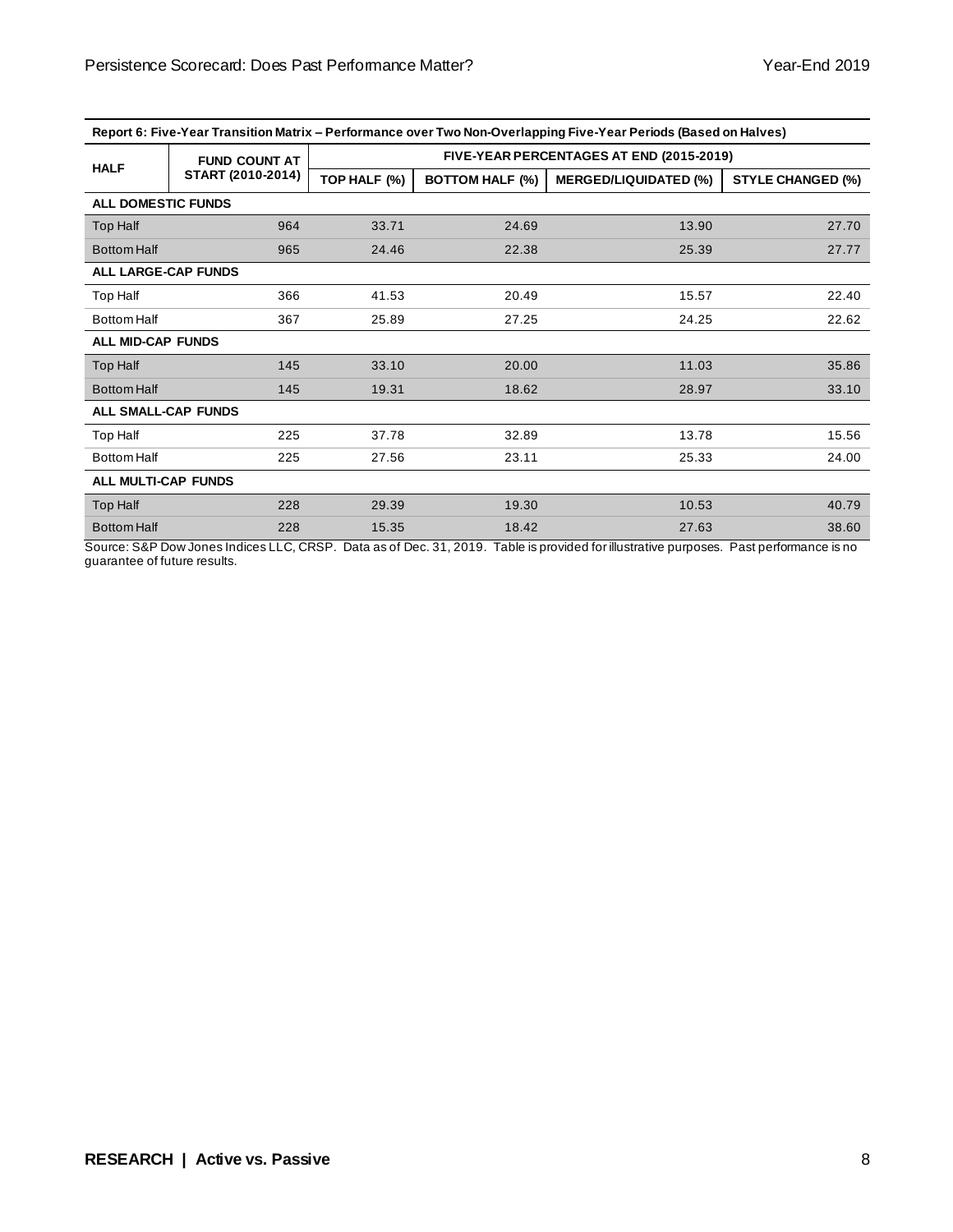| Report 7: Performance Persistence of Domestic Fixed Income Funds over Three Consecutive 12-Month Periods |                            |               |                                             |  |  |  |  |  |
|----------------------------------------------------------------------------------------------------------|----------------------------|---------------|---------------------------------------------|--|--|--|--|--|
|                                                                                                          | <b>FUND COUNT AT START</b> |               | <b>PERCENTAGE REMAINING IN TOP QUARTILE</b> |  |  |  |  |  |
| <b>FUND CATEGORY</b>                                                                                     | (DECEMBER 2017)            | DECEMBER 2018 | DECEMBER 2019                               |  |  |  |  |  |
| <b>TOP QUARTILE</b>                                                                                      |                            |               |                                             |  |  |  |  |  |
| Government Long Funds                                                                                    | 13                         | 15.38         | 7.69                                        |  |  |  |  |  |
| Government Intermediate Funds                                                                            | 4                          | 0.00          | 0.00                                        |  |  |  |  |  |
| <b>Government Short Funds</b>                                                                            | 6                          | 66.67         | 0.00                                        |  |  |  |  |  |
| Investment-Grade Long Funds                                                                              | 21                         | 0.00          | 0.00                                        |  |  |  |  |  |
| Investment-Grade Intermediate Funds                                                                      | 50                         | 8.00          | 4.00                                        |  |  |  |  |  |
| Investment-Grade Short Funds                                                                             | 22                         | 22.73         | 0.00                                        |  |  |  |  |  |
| <b>High Yield Funds</b>                                                                                  | 51                         | 13.73         | 7.84                                        |  |  |  |  |  |
| Mortgage-Backed Securities Funds                                                                         | 13                         | 69.23         | 23.08                                       |  |  |  |  |  |
| <b>Global Income Funds</b>                                                                               | 25                         | 0.00          | 0.00                                        |  |  |  |  |  |
| <b>Emerging Markets Debt Funds</b>                                                                       | 14                         | 21.43         | 0.00                                        |  |  |  |  |  |
| General Municipal Debt Funds                                                                             | 19                         | 26.32         | 10.53                                       |  |  |  |  |  |
| California Municipal Debt Funds                                                                          | 8                          | 12.50         | 12.50                                       |  |  |  |  |  |
| New York Municipal Debt Funds                                                                            | 6                          | 16.67         | 0.00                                        |  |  |  |  |  |
| <b>FUND CATEGORY</b>                                                                                     | <b>FUND COUNT AT START</b> |               | PERCENTAGE REMAINING IN TOP HALF            |  |  |  |  |  |
|                                                                                                          | (DECEMBER 2017)            | DECEMBER 2018 | DECEMBER 2019                               |  |  |  |  |  |
| <b>TOP HALF</b>                                                                                          |                            |               |                                             |  |  |  |  |  |
| Government Long Funds                                                                                    | 26                         | 38.46         | 30.77                                       |  |  |  |  |  |
| Government Intermediate Funds                                                                            | 8                          | 37.50         | 25.00                                       |  |  |  |  |  |
| <b>Government Short Funds</b>                                                                            | 12                         | 75.00         | 33.33                                       |  |  |  |  |  |
| Investment-Grade Long Funds                                                                              | 42                         | 9.52          | 2.38                                        |  |  |  |  |  |
| Investment-Grade Intermediate Funds                                                                      | 99                         | 25.25         | 15.15                                       |  |  |  |  |  |
| Investment-Grade Short Funds                                                                             | 44                         | 47.73         | 15.91                                       |  |  |  |  |  |
| <b>High Yield Funds</b>                                                                                  | 102                        | 41.18         | 26.47                                       |  |  |  |  |  |
| Mortgage-Backed Securities Funds                                                                         | 25                         | 68.00         | 44.00                                       |  |  |  |  |  |
| Global Income Funds                                                                                      | 50                         | 20.00         | 12.00                                       |  |  |  |  |  |
|                                                                                                          |                            |               |                                             |  |  |  |  |  |
| <b>Emerging Markets Debt Funds</b>                                                                       | 28                         | 42.86         | 25.00                                       |  |  |  |  |  |
| General Municipal Debt Funds                                                                             | 37                         | 54.05         | 35.14                                       |  |  |  |  |  |
| California Municipal Debt Funds                                                                          | 16                         | 43.75         | 37.50                                       |  |  |  |  |  |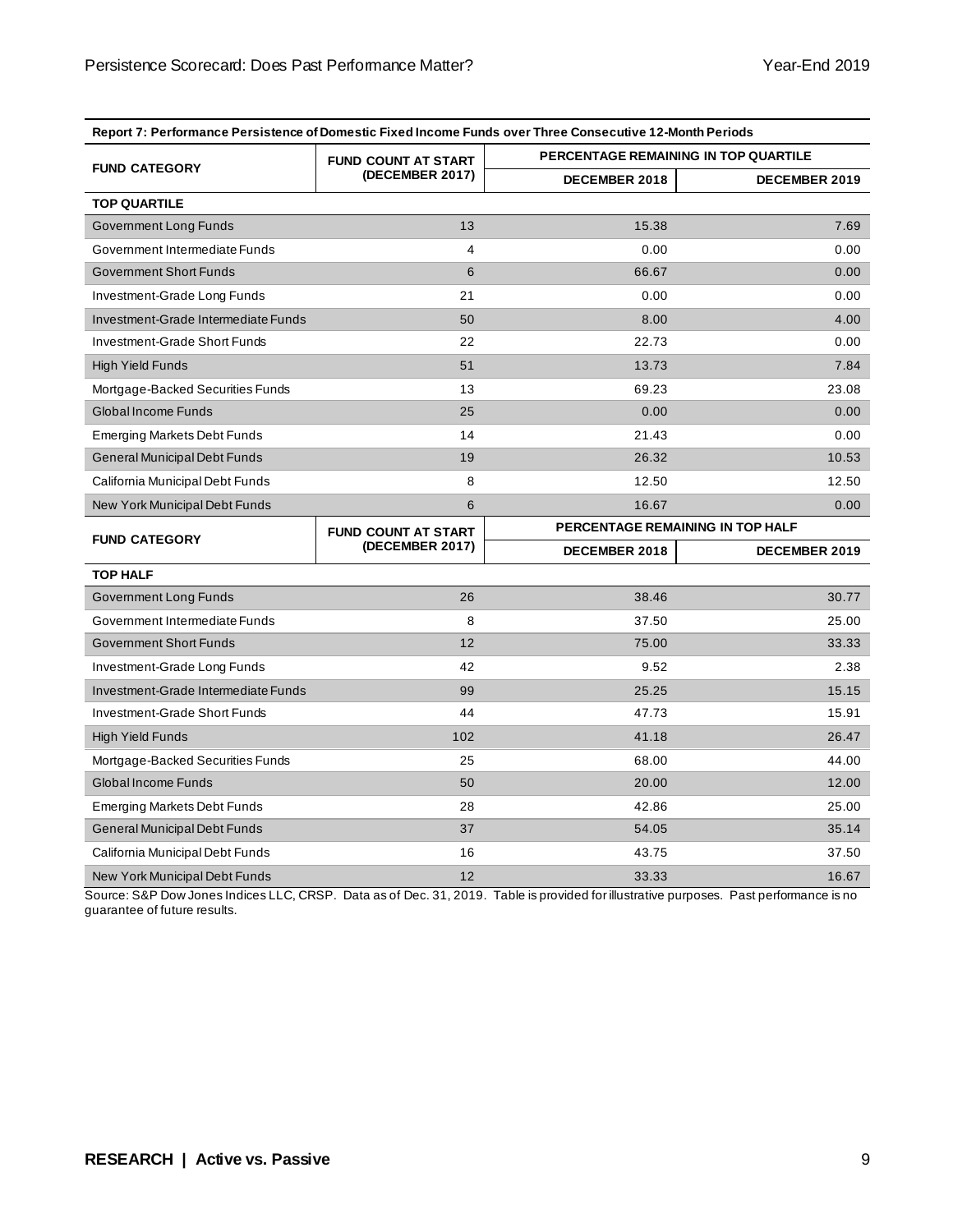| Report 8: Performance Persistence of Domestic Fixed Income Funds over Five Consecutive 12-Month Periods |                            |                                      |                                  |                         |                         |  |  |  |  |
|---------------------------------------------------------------------------------------------------------|----------------------------|--------------------------------------|----------------------------------|-------------------------|-------------------------|--|--|--|--|
|                                                                                                         | <b>FUND COUNT AT START</b> | PERCENTAGE REMAINING IN TOP QUARTILE |                                  |                         |                         |  |  |  |  |
| <b>FUND CATEGORY</b>                                                                                    | (DECEMBER 2015)            | <b>DECEMBER</b><br>2016              | <b>DECEMBER</b><br>2017          | <b>DECEMBER</b><br>2018 | <b>DECEMBER</b><br>2019 |  |  |  |  |
| <b>TOP QUARTILE</b>                                                                                     |                            |                                      |                                  |                         |                         |  |  |  |  |
| Government Long Funds                                                                                   | 14                         | 21.43                                | 14.29                            | 7.14                    | 7.14                    |  |  |  |  |
| Government Intermediate Funds                                                                           | 4                          | 50.00                                | 0.00                             | 0.00                    | 0.00                    |  |  |  |  |
| <b>Government Short Funds</b>                                                                           | $\overline{7}$             | 42.86                                | 14.29                            | 14.29                   | 0.00                    |  |  |  |  |
| Investment-Grade Long Funds                                                                             | 23                         | 4.35                                 | 4.35                             | 0.00                    | 0.00                    |  |  |  |  |
| Investment-Grade Intermediate Funds                                                                     | 46                         | 10.87                                | 6.52                             | 0.00                    | 0.00                    |  |  |  |  |
| <b>Investment-Grade Short Funds</b>                                                                     | 19                         | 36.84                                | 26.32                            | 0.00                    | 0.00                    |  |  |  |  |
| <b>High Yield Funds</b>                                                                                 | 51                         | 5.88                                 | 1.96                             | 0.00                    | 0.00                    |  |  |  |  |
| Mortgage-Backed Securities Funds                                                                        | 12                         | 33.33                                | 25.00                            | 25.00                   | 0.00                    |  |  |  |  |
| Global Income Funds                                                                                     | 26                         | 30.77                                | 7.69                             | 0.00                    | 0.00                    |  |  |  |  |
| <b>Emerging Markets Debt Funds</b>                                                                      | 14                         | 28.57                                | 0.00                             | 0.00                    | 0.00                    |  |  |  |  |
| General Municipal Debt Funds                                                                            | 19                         | 42.11                                | 31.58                            | 10.53                   | 5.26                    |  |  |  |  |
| California Municipal Debt Funds                                                                         | 9                          | 66.67                                | 33.33                            | 11.11                   | 11.11                   |  |  |  |  |
| New York Municipal Debt Funds                                                                           | $\overline{7}$             | 57.14                                | 42.86                            | 14.29                   | 0.00                    |  |  |  |  |
|                                                                                                         |                            |                                      | PERCENTAGE REMAINING IN TOP HALF |                         |                         |  |  |  |  |
|                                                                                                         | <b>FUND COUNT AT START</b> |                                      |                                  |                         |                         |  |  |  |  |
| <b>FUND CATEGORY</b>                                                                                    | (DECEMBER 2015)            | <b>DECEMBER</b><br>2016              | <b>DECEMBER</b><br>2017          | <b>DECEMBER</b><br>2018 | <b>DECEMBER</b><br>2019 |  |  |  |  |
| <b>TOP HALF</b>                                                                                         |                            |                                      |                                  |                         |                         |  |  |  |  |
| Government Long Funds                                                                                   | 27                         | 62.96                                | 37.04                            | 22.22                   | 18.52                   |  |  |  |  |
| Government Intermediate Funds                                                                           | 9                          | 66.67                                | 44.44                            | 22.22                   | 22.22                   |  |  |  |  |
| <b>Government Short Funds</b>                                                                           | 12                         | 58.33                                | 41.67                            | 25.00                   | 8.33                    |  |  |  |  |
| Investment-Grade Long Funds                                                                             | 46                         | 34.78                                | 23.91                            | 4.35                    | 2.17                    |  |  |  |  |
| Investment-Grade Intermediate Funds                                                                     | 91                         | 34.07                                | 21.98                            | 6.59                    | 2.20                    |  |  |  |  |
| <b>Investment-Grade Short Funds</b>                                                                     | 40                         | 62.50                                | 50.00                            | 20.00                   | 7.50                    |  |  |  |  |
| <b>High Yield Funds</b>                                                                                 | 101                        | 25.74                                | 20.79                            | 9.90                    | 7.92                    |  |  |  |  |
| Mortgage-Backed Securities Funds                                                                        | 25                         | 64.00                                | 48.00                            | 32.00                   | 20.00                   |  |  |  |  |
| Global Income Funds                                                                                     | 52                         | 55.77                                | 17.31                            | 1.92                    | 1.92                    |  |  |  |  |
| <b>Emerging Markets Debt Funds</b>                                                                      | 28                         | 46.43                                | 28.57                            | 10.71                   | 3.57                    |  |  |  |  |
| General Municipal Debt Funds                                                                            | 38                         | 55.26                                | 44.74                            | 34.21                   | 21.05                   |  |  |  |  |
| California Municipal Debt Funds                                                                         | 18                         | 66.67                                | 50.00                            | 38.89                   | 33.33                   |  |  |  |  |

**Report 8: Performance Persistence of Domestic Fixed Income Funds over Five Consecutive 12-Month Periods**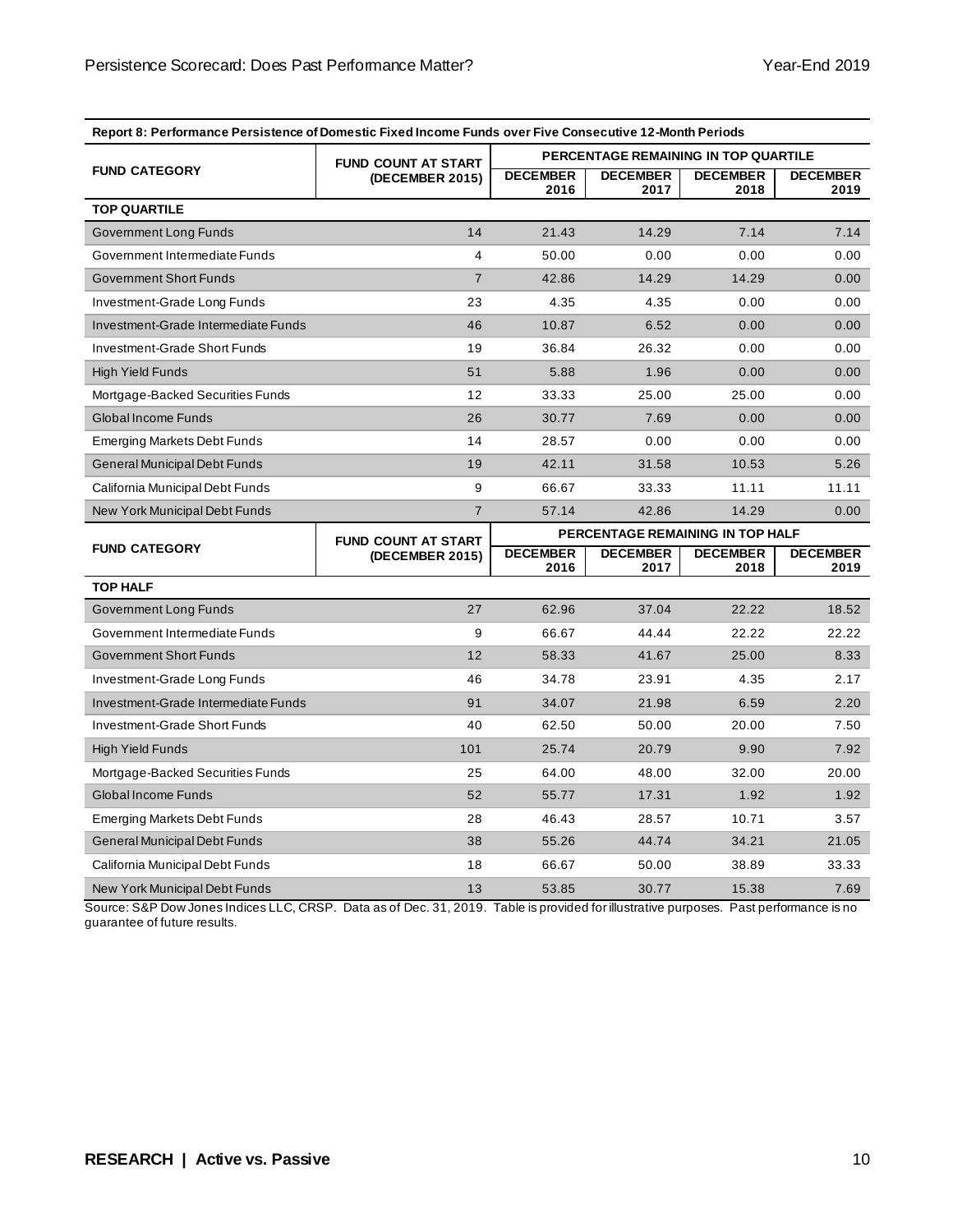|                               | Report 9: Three-Year Transition Matrix - Performance over Two Non-Overlapping Three-Year Periods (Based on Quartile) |                        |                                           |                               |                        |                                            |                                       |  |
|-------------------------------|----------------------------------------------------------------------------------------------------------------------|------------------------|-------------------------------------------|-------------------------------|------------------------|--------------------------------------------|---------------------------------------|--|
|                               |                                                                                                                      |                        | THREE-YEAR PERCENTAGES AT END (2017-2019) |                               |                        |                                            |                                       |  |
| <b>QUARTILE</b>               | <b>FUND COUNT AT</b><br>START (2014-2016)                                                                            | 1ST<br>QUARTILE<br>(%) | 2ND<br><b>QUARTILE</b><br>(%)             | 3TH<br><b>QUARTILE</b><br>(%) | 4TH<br>QUARTILE<br>(%) | <b>MERGED/</b><br><b>LIQUIDATED</b><br>(%) | <b>STYLE</b><br><b>CHANGED</b><br>(%) |  |
| <b>GOVERNMENT LONG FUNDS</b>  |                                                                                                                      |                        |                                           |                               |                        |                                            |                                       |  |
| 1st Quartile                  | 14                                                                                                                   | 71.43                  | 7.14                                      | 0.00                          | 0.00                   | 14.29                                      | 7.14                                  |  |
| 2nd Quartile                  | 13                                                                                                                   | 0.00                   | 23.08                                     | 46.15                         | 7.69                   | 0.00                                       | 23.08                                 |  |
| 3rd Quartile                  | 14                                                                                                                   | 0.00                   | 14.29                                     | 14.29                         | 14.29                  | 7.14                                       | 50.00                                 |  |
| 4th Quartile                  | 14                                                                                                                   | 0.00                   | 0.00                                      | 0.00                          | 50.00                  | 35.71                                      | 14.29                                 |  |
|                               | <b>GOVERNMENT INTERMEDIATE FUNDS</b>                                                                                 |                        |                                           |                               |                        |                                            |                                       |  |
| 1st Quartile                  | 5                                                                                                                    | 60.00                  | 0.00                                      | 40.00                         | 0.00                   | 0.00                                       | 0.00                                  |  |
| 2nd Quartile                  | 4                                                                                                                    | 0.00                   | 75.00                                     | 0.00                          | 0.00                   | 0.00                                       | 25.00                                 |  |
| 3rd Quartile                  | 5                                                                                                                    | 0.00                   | 20.00                                     | 20.00                         | 40.00                  | 20.00                                      | 0.00                                  |  |
| 4th Quartile                  | 5                                                                                                                    | 0.00                   | 0.00                                      | 20.00                         | 60.00                  | 20.00                                      | 0.00                                  |  |
| <b>GOVERNMENT SHORT FUNDS</b> |                                                                                                                      |                        |                                           |                               |                        |                                            |                                       |  |
| 1st Quartile                  | 6                                                                                                                    | 66.67                  | 33.33                                     | 0.00                          | 0.00                   | 0.00                                       | 0.00                                  |  |
| 2nd Quartile                  | 6                                                                                                                    | 16.67                  | 33.33                                     | 33.33                         | 0.00                   | 16.67                                      | 0.00                                  |  |
| 3rd Quartile                  | 6                                                                                                                    | 16.67                  | 16.67                                     | 0.00                          | 50.00                  | 0.00                                       | 16.67                                 |  |
| 4th Quartile                  | 7                                                                                                                    | 0.00                   | 0.00                                      | 28.57                         | 42.86                  | 28.57                                      | 0.00                                  |  |
|                               | <b>INVESTMENT-GRADE LONG FUNDS</b>                                                                                   |                        |                                           |                               |                        |                                            |                                       |  |
| 1st Quartile                  | 21                                                                                                                   | 57.14                  | 28.57                                     | 9.52                          | 0.00                   | 4.76                                       | 0.00                                  |  |
| 2nd Quartile                  | 21                                                                                                                   | 14.29                  | 47.62                                     | 9.52                          | 19.05                  | 9.52                                       | 0.00                                  |  |
| 3rd Quartile                  | 21                                                                                                                   | 19.05                  | 9.52                                      | 42.86                         | 9.52                   | 9.52                                       | 9.52                                  |  |
| 4th Quartile                  | 21                                                                                                                   | 0.00                   | 0.00                                      | 19.05                         | 42.86                  | 19.05                                      | 19.05                                 |  |
|                               | <b>INVESTMENT-GRADE INTERMEDIATE FUNDS</b>                                                                           |                        |                                           |                               |                        |                                            |                                       |  |
| 1st Quartile                  | 46                                                                                                                   | 50.00                  | 26.09                                     | 6.52                          | 8.70                   | 6.52                                       | 2.17                                  |  |
| 2nd Quartile                  | 45                                                                                                                   | 22.22                  | 33.33                                     | 26.67                         | 4.44                   | 11.11                                      | 2.22                                  |  |
| 3rd Quartile                  | 46                                                                                                                   | 10.87                  | 26.09                                     | 36.96                         | 10.87                  | 10.87                                      | 4.35                                  |  |
| 4th Quartile                  | 46                                                                                                                   | 0.00                   | 2.17                                      | 13.04                         | 60.87                  | 19.57                                      | 4.35                                  |  |
|                               | <b>INVESTMENT-GRADE SHORT FUNDS</b>                                                                                  |                        |                                           |                               |                        |                                            |                                       |  |
| 1st Quartile                  | 20                                                                                                                   | 55.00                  | 40.00                                     | 5.00                          | 0.00                   | 0.00                                       | 0.00                                  |  |
| 2nd Quartile                  | 19                                                                                                                   | 21.05                  | 10.53                                     | 47.37                         | 10.53                  | 10.53                                      | 0.00                                  |  |
| 3rd Quartile                  | 20                                                                                                                   | 10.00                  | 40.00                                     | 25.00                         | 15.00                  | 5.00                                       | 5.00                                  |  |
| 4th Quartile                  | 20                                                                                                                   | 5.00                   | 0.00                                      | 10.00                         | 50.00                  | 15.00                                      | 20.00                                 |  |
| <b>HIGH YIELD FUNDS</b>       |                                                                                                                      |                        |                                           |                               |                        |                                            |                                       |  |
| 1st Quartile                  | 46                                                                                                                   | 41.30                  | 21.74                                     | 13.04                         | 10.87                  | 0.00                                       | 13.04                                 |  |
| 2nd Quartile                  | 45                                                                                                                   | 20.00                  | 15.56                                     | 17.78                         | 11.11                  | 11.11                                      | 24.44                                 |  |
| 3rd Quartile                  | 45                                                                                                                   | 8.89                   | 15.56                                     | 28.89                         | 11.11                  | 17.78                                      | 17.78                                 |  |
| 4th Quartile                  | 46                                                                                                                   | 4.35                   | 17.39                                     | 10.87                         | 19.57                  | 15.22                                      | 32.61                                 |  |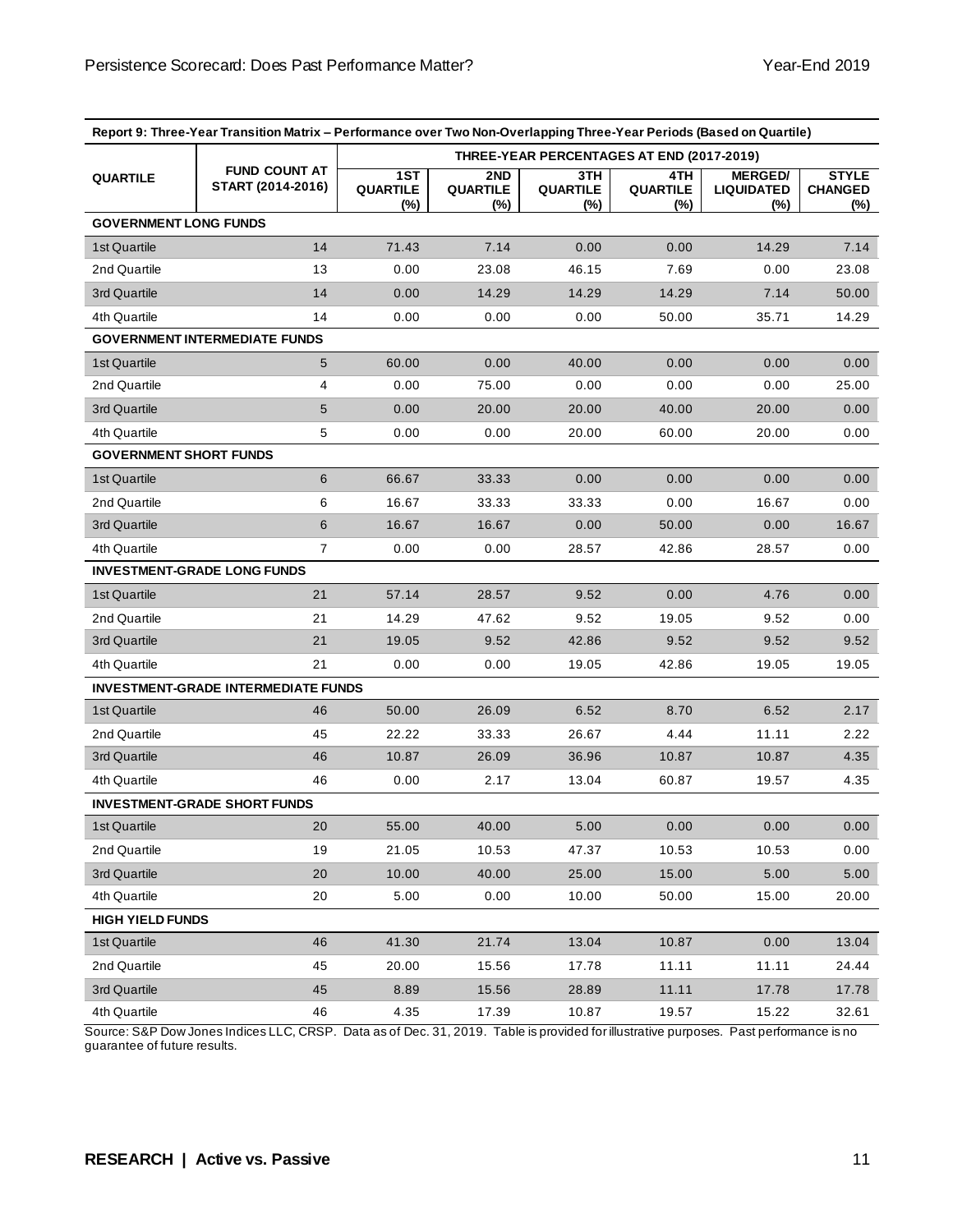|                            | Report 9: Three-Year Transition Matrix - Performance over Two Non-Overlapping Three-Year Periods (Based on Quartile) (cont.) |                                  |                                           |                               |                        |                                               |                                       |  |
|----------------------------|------------------------------------------------------------------------------------------------------------------------------|----------------------------------|-------------------------------------------|-------------------------------|------------------------|-----------------------------------------------|---------------------------------------|--|
|                            |                                                                                                                              |                                  | THREE-YEAR PERCENTAGES AT END (2017-2019) |                               |                        |                                               |                                       |  |
| <b>QUARTILE</b>            | <b>FUND COUNT AT</b><br>START (2014-2016)                                                                                    | 1ST<br><b>QUARTILE</b><br>$(\%)$ | 2ND<br><b>QUARTILE</b><br>$(\%)$          | 3TH<br><b>QUARTILE</b><br>(%) | 4TH<br>QUARTILE<br>(%) | <b>MERGED/</b><br><b>LIQUIDATED</b><br>$(\%)$ | <b>STYLE</b><br><b>CHANGED</b><br>(%) |  |
|                            | <b>MORTGAGE-BACKED SECURITIES FUNDS</b>                                                                                      |                                  |                                           |                               |                        |                                               |                                       |  |
| 1st Quartile               | 12                                                                                                                           | 50.00                            | 25.00                                     | 0.00                          | 16.67                  | 8.33                                          | 0.00                                  |  |
| 2nd Quartile               | 12                                                                                                                           | 16.67                            | 25.00                                     | 25.00                         | 16.67                  | 8.33                                          | 8.33                                  |  |
| 3rd Quartile               | 12                                                                                                                           | 8.33                             | 25.00                                     | 25.00                         | 25.00                  | 16.67                                         | 0.00                                  |  |
| 4th Quartile               | 12                                                                                                                           | 0.00                             | 8.33                                      | 33.33                         | 33.33                  | 16.67                                         | 8.33                                  |  |
| <b>GLOBAL INCOME FUNDS</b> |                                                                                                                              |                                  |                                           |                               |                        |                                               |                                       |  |
| 1st Quartile               | 24                                                                                                                           | 16.67                            | 8.33                                      | 29.17                         | 4.17                   | 8.33                                          | 33.33                                 |  |
| 2nd Quartile               | 23                                                                                                                           | 13.04                            | 21.74                                     | 17.39                         | 30.43                  | 17.39                                         | 0.00                                  |  |
| 3rd Quartile               | 24                                                                                                                           | 12.50                            | 33.33                                     | 8.33                          | 33.33                  | 4.17                                          | 8.33                                  |  |
| 4th Quartile               | 24                                                                                                                           | 12.50                            | 20.83                                     | 20.83                         | 8.33                   | 25.00                                         | 12.50                                 |  |
|                            | <b>EMERGING MARKETS DEBT FUNDS</b>                                                                                           |                                  |                                           |                               |                        |                                               |                                       |  |
| 1st Quartile               | 12                                                                                                                           | 16.67                            | 8.33                                      | 8.33                          | 41.67                  | 25.00                                         | 0.00                                  |  |
| 2nd Quartile               | 12                                                                                                                           | 41.67                            | 25.00                                     | 16.67                         | 8.33                   | 8.33                                          | 0.00                                  |  |
| 3rd Quartile               | 12                                                                                                                           | 0.00                             | 25.00                                     | 25.00                         | 8.33                   | 33.33                                         | 8.33                                  |  |
| 4th Quartile               | 12                                                                                                                           | 16.67                            | 8.33                                      | 25.00                         | 0.00                   | 41.67                                         | 8.33                                  |  |
|                            | <b>GENERAL MUNICIPAL DEBT FUNDS</b>                                                                                          |                                  |                                           |                               |                        |                                               |                                       |  |
| 1st Quartile               | 18                                                                                                                           | 55.56                            | 22.22                                     | 11.11                         | 5.56                   | 5.56                                          | 0.00                                  |  |
| 2nd Quartile               | 18                                                                                                                           | 16.67                            | 44.44                                     | 27.78                         | 11.11                  | 0.00                                          | 0.00                                  |  |
| 3rd Quartile               | 18                                                                                                                           | 11.11                            | 11.11                                     | 44.44                         | 16.67                  | 16.67                                         | 0.00                                  |  |
| 4th Quartile               | 18                                                                                                                           | 5.56                             | 5.56                                      | 5.56                          | 55.56                  | 11.11                                         | 16.67                                 |  |
|                            | <b>CALIFORNIA MUNICIPAL DEBT FUNDS</b>                                                                                       |                                  |                                           |                               |                        |                                               |                                       |  |
| 1st Quartile               | 9                                                                                                                            | 55.56                            | 44.44                                     | 0.00                          | 0.00                   | 0.00                                          | 0.00                                  |  |
| 2nd Quartile               | 8                                                                                                                            | 25.00                            | 25.00                                     | 25.00                         | 12.50                  | 0.00                                          | 12.50                                 |  |
| 3rd Quartile               | 9                                                                                                                            | 11.11                            | 0.00                                      | 55.56                         | 33.33                  | 0.00                                          | 0.00                                  |  |
| 4th Quartile               | 9                                                                                                                            | 0.00                             | 11.11                                     | 11.11                         | 55.56                  | 22.22                                         | 0.00                                  |  |
|                            | <b>NEW YORK MUNICIPAL DEBT FUNDS</b>                                                                                         |                                  |                                           |                               |                        |                                               |                                       |  |
| 1st Quartile               | $\overline{7}$                                                                                                               | 57.14                            | 28.57                                     | 0.00                          | 0.00                   | 0.00                                          | 14.29                                 |  |
| 2nd Quartile               | 6                                                                                                                            | 16.67                            | 33.33                                     | 16.67                         | 16.67                  | 16.67                                         | 0.00                                  |  |
| 3rd Quartile               | $\overline{7}$                                                                                                               | 0.00                             | 28.57                                     | 42.86                         | 28.57                  | 0.00                                          | 0.00                                  |  |
| 4th Quartile               | $\overline{7}$                                                                                                               | 0.00                             | 0.00                                      | 28.57                         | 57.14                  | 14.29                                         | 0.00                                  |  |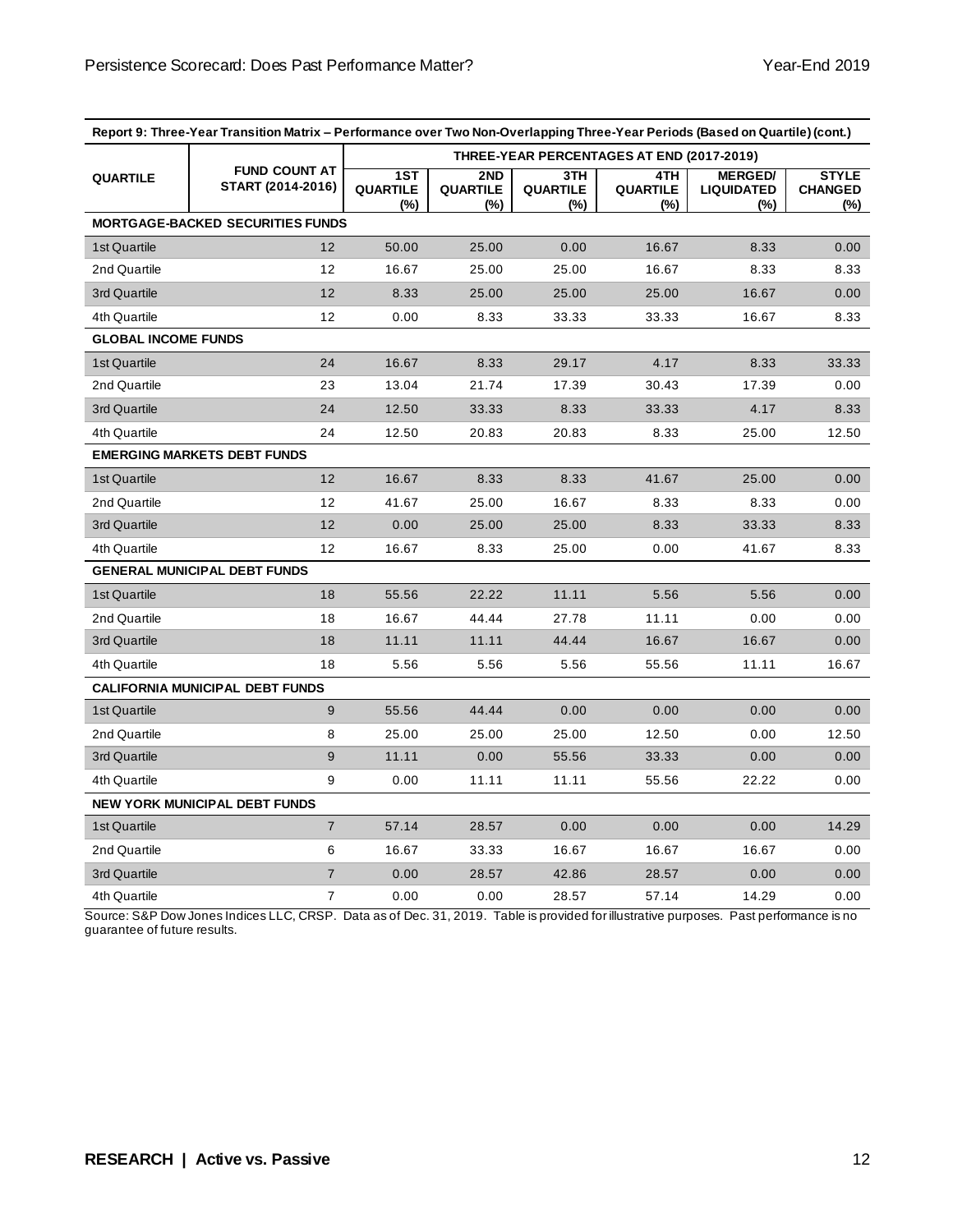|                               |                                            |                                           |       | Report 10: Three-Year Transition Matrix – Performance over Two Non-Overlapping Three-Year Periods (Based on Halves) |                          |
|-------------------------------|--------------------------------------------|-------------------------------------------|-------|---------------------------------------------------------------------------------------------------------------------|--------------------------|
|                               | <b>FUND COUNT AT</b>                       | THREE-YEAR PERCENTAGES AT END (2017-2019) |       |                                                                                                                     |                          |
| <b>HALF</b>                   | START (2014-2016)                          | TOP HALF (%)                              |       | BOTTOM HALF (%) MERGED/LIQUIDATED (%)                                                                               | <b>STYLE CHANGED (%)</b> |
| <b>GOVERNMENT LONG FUNDS</b>  |                                            |                                           |       |                                                                                                                     |                          |
| <b>Top Half</b>               | 27                                         | 51.85                                     | 25.93 | 7.41                                                                                                                | 14.81                    |
| <b>Bottom Half</b>            | 28                                         | 7.14                                      | 39.29 | 21.43                                                                                                               | 32.14                    |
|                               | <b>GOVERNMENT INTERMEDIATE FUNDS</b>       |                                           |       |                                                                                                                     |                          |
| Top Half                      | 9                                          | 66.67                                     | 22.22 | 0.00                                                                                                                | 11.11                    |
| <b>Bottom Half</b>            | 10                                         | 10.00                                     | 70.00 | 20.00                                                                                                               | 0.00                     |
| <b>GOVERNMENT SHORT FUNDS</b> |                                            |                                           |       |                                                                                                                     |                          |
| <b>Top Half</b>               | 12                                         | 75.00                                     | 16.67 | 8.33                                                                                                                | 0.00 <sub>1</sub>        |
| <b>Bottom Half</b>            | 13                                         | 15.38                                     | 61.54 | 15.38                                                                                                               | 7.69                     |
|                               | <b>INVESTMENT-GRADE LONG FUNDS</b>         |                                           |       |                                                                                                                     |                          |
| <b>Top Half</b>               | 42                                         | 73.81                                     | 19.05 | 7.14                                                                                                                | 0.00                     |
| <b>Bottom Half</b>            | 42                                         | 14.29                                     | 57.14 | 14.29                                                                                                               | 14.29                    |
|                               | <b>INVESTMENT-GRADE INTERMEDIATE FUNDS</b> |                                           |       |                                                                                                                     |                          |
| <b>Top Half</b>               | 91                                         | 65.93                                     | 23.08 | 8.79                                                                                                                | 2.20                     |
| <b>Bottom Half</b>            | 92                                         | 19.57                                     | 60.87 | 15.22                                                                                                               | 4.35                     |
|                               | <b>INVESTMENT-GRADE SHORT FUNDS</b>        |                                           |       |                                                                                                                     |                          |
| Top Half                      | 39                                         | 64.10                                     | 30.77 | 5.13                                                                                                                | 0.00                     |
| <b>Bottom Half</b>            | 40                                         | 27.50                                     | 50.00 | 10.00                                                                                                               | 12.50                    |
| <b>HIGH YIELD FUNDS</b>       |                                            |                                           |       |                                                                                                                     |                          |
| <b>Top Half</b>               | 91                                         | 49.45                                     | 26.37 | 5.49                                                                                                                | 18.68                    |
| <b>Bottom Half</b>            | 91                                         | 23.08                                     | 35.16 | 16.48                                                                                                               | 25.27                    |
|                               | <b>MORTGAGE-BACKED SECURITIES FUNDS</b>    |                                           |       |                                                                                                                     |                          |
| <b>Top Half</b>               | 24                                         | 58.33                                     | 29.17 | 8.33                                                                                                                | 4.17                     |
| <b>Bottom Half</b>            | 24                                         | 20.83                                     | 58.33 | 16.67                                                                                                               | 4.17                     |
| <b>GLOBAL INCOME FUNDS</b>    |                                            |                                           |       |                                                                                                                     |                          |
| <b>Top Half</b>               | 47                                         | 29.79                                     | 40.43 | 12.77                                                                                                               | 17.02                    |
| <b>Bottom Half</b>            | 48                                         | 39.58                                     | 35.42 | 14.58                                                                                                               | 10.42                    |
|                               | <b>EMERGING MARKETS DEBT FUNDS</b>         |                                           |       |                                                                                                                     |                          |
| Top Half                      | 24                                         | 45.83                                     | 37.50 | 16.67                                                                                                               | 0.00                     |
| <b>Bottom Half</b>            | 24                                         | 25.00                                     | 29.17 | 37.50                                                                                                               | 8.33                     |
|                               | <b>GENERAL MUNICIPAL DEBT FUNDS</b>        |                                           |       |                                                                                                                     |                          |
| <b>Top Half</b>               | 36                                         | 69.44                                     | 27.78 | 2.78                                                                                                                | 0.00                     |
| <b>Bottom Half</b>            | 36                                         | 16.67                                     | 61.11 | 13.89                                                                                                               | 8.33                     |
|                               | <b>CALIFORNIA MUNICIPAL DEBT FUNDS</b>     |                                           |       |                                                                                                                     |                          |
| Top Half                      | 17                                         | 76.47                                     | 17.65 | 0.00                                                                                                                | 5.88                     |
| <b>Bottom Half</b>            | 18                                         | 11.11                                     | 77.78 | 11.11                                                                                                               | 0.00                     |
|                               | <b>NEW YORK MUNICIPAL DEBT FUNDS</b>       |                                           |       |                                                                                                                     |                          |
| <b>Top Half</b>               | 13                                         | 69.23                                     | 15.38 | 7.69                                                                                                                | 7.69                     |
| <b>Bottom Half</b>            | 14                                         | 14.29                                     | 78.57 | 7.14                                                                                                                | 0.00                     |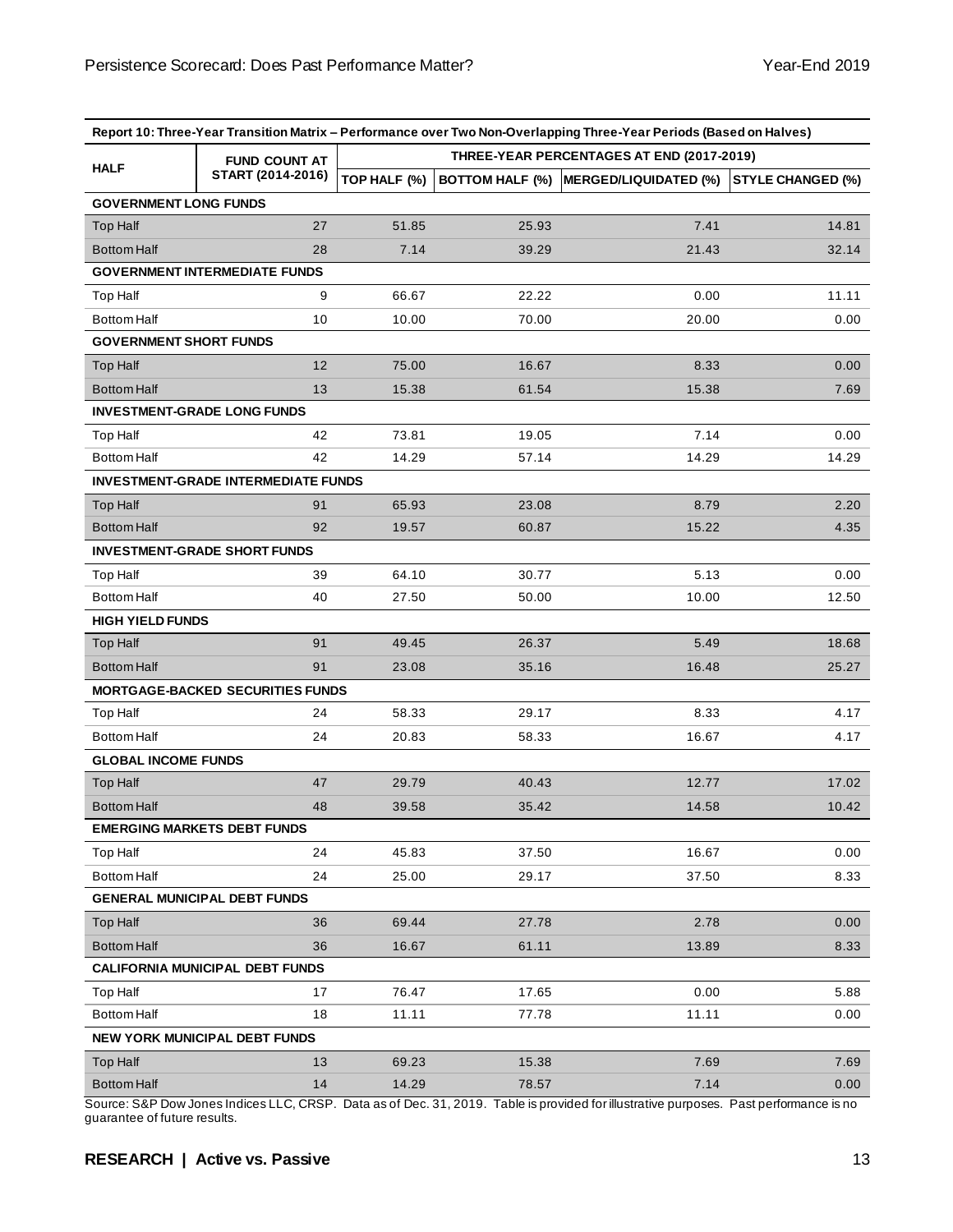| Report 11: Five-Year Transition Matrix – Performance over Two Non-Overlapping Five-Year Periods (Based on Quartile) |                                           |                                          |                               |                                  |                               |                                            |                                       |  |
|---------------------------------------------------------------------------------------------------------------------|-------------------------------------------|------------------------------------------|-------------------------------|----------------------------------|-------------------------------|--------------------------------------------|---------------------------------------|--|
|                                                                                                                     | <b>FUND COUNT AT</b><br>START (2010-2014) | FIVE-YEAR PERCENTAGES AT END (2015-2019) |                               |                                  |                               |                                            |                                       |  |
| <b>QUARTILE</b>                                                                                                     |                                           | 1ST<br><b>QUARTILE</b><br>$(\%)$         | 2ND<br><b>QUARTILE</b><br>(%) | 3TH<br><b>QUARTILE</b><br>$(\%)$ | 4TH<br><b>QUARTILE</b><br>(%) | <b>MERGED/</b><br><b>LIQUIDATED</b><br>(%) | <b>STYLE</b><br><b>CHANGED</b><br>(%) |  |
| <b>GOVERNMENT LONG FUNDS</b>                                                                                        |                                           |                                          |                               |                                  |                               |                                            |                                       |  |
| 1st Quartile                                                                                                        | 13                                        | 61.54                                    | 30.77                         | 0.00                             | 0.00                          | 7.69                                       | 0.00                                  |  |
| 2nd Quartile                                                                                                        | 13                                        | 0.00                                     | 7.69                          | 30.77                            | 7.69                          | 7.69                                       | 46.15                                 |  |
| 3rd Quartile                                                                                                        | 13                                        | 0.00                                     | 0.00                          | 15.38                            | 23.08                         | 30.77                                      | 30.77                                 |  |
| 4th Quartile                                                                                                        | 13                                        | 0.00                                     | 0.00                          | 0.00                             | 53.85                         | 38.46                                      | 7.69                                  |  |
|                                                                                                                     | <b>GOVERNMENT INTERMEDIATE FUNDS</b>      |                                          |                               |                                  |                               |                                            |                                       |  |
| 1st Quartile                                                                                                        | 6                                         | 50.00                                    | 16.67                         | 0.00                             | 0.00                          | 33.33                                      | 0.00                                  |  |
| 2nd Quartile                                                                                                        | 5                                         | 0.00                                     | 40.00                         | 0.00                             | 0.00                          | 40.00                                      | 20.00                                 |  |
| 3rd Quartile                                                                                                        | $\sqrt{5}$                                | 0.00                                     | 20.00                         | 20.00                            | 20.00                         | 40.00                                      | 0.00                                  |  |
| 4th Quartile                                                                                                        | 6                                         | 0.00                                     | 0.00                          | 50.00                            | 50.00                         | 0.00                                       | 0.00                                  |  |
| <b>GOVERNMENT SHORT FUNDS</b>                                                                                       |                                           |                                          |                               |                                  |                               |                                            |                                       |  |
| 1st Quartile                                                                                                        | $\overline{7}$                            | 42.86                                    | 14.29                         | 28.57                            | 14.29                         | 0.00                                       | 0.00                                  |  |
| 2nd Quartile                                                                                                        | 6                                         | 16.67                                    | 50.00                         | 0.00                             | 0.00                          | 33.33                                      | 0.00                                  |  |
| 3rd Quartile                                                                                                        | $\overline{7}$                            | 0.00                                     | 0.00                          | 28.57                            | 14.29                         | 42.86                                      | 14.29                                 |  |
| 4th Quartile                                                                                                        | $\overline{7}$                            | 0.00                                     | 14.29                         | 0.00                             | 57.14                         | 14.29                                      | 14.29                                 |  |
|                                                                                                                     | <b>INVESTMENT-GRADE LONG FUNDS</b>        |                                          |                               |                                  |                               |                                            |                                       |  |
| 1st Quartile                                                                                                        | 20                                        | 60.00                                    | 25.00                         | 0.00                             | 0.00                          | 0.00                                       | 15.00                                 |  |
| 2nd Quartile                                                                                                        | 20                                        | 25.00                                    | 25.00                         | 20.00                            | 5.00                          | 15.00                                      | 10.00                                 |  |
| 3rd Quartile                                                                                                        | 20                                        | 5.00                                     | 5.00                          | 35.00                            | 30.00                         | 15.00                                      | 10.00                                 |  |
| 4th Quartile                                                                                                        | 20                                        | 0.00                                     | 20.00                         | 15.00                            | 25.00                         | 15.00                                      | 25.00                                 |  |
| <b>INVESTMENT-GRADE INTERMEDIATE FUNDS</b>                                                                          |                                           |                                          |                               |                                  |                               |                                            |                                       |  |
| 1st Quartile                                                                                                        | 41                                        | 41.46                                    | 29.27                         | 4.88                             | 7.32                          | 12.20                                      | 4.88                                  |  |
| 2nd Quartile                                                                                                        | 40                                        | 25.00                                    | 27.50                         | 25.00                            | 2.50                          | 15.00                                      | 5.00                                  |  |
| 3rd Quartile                                                                                                        | 40                                        | 5.00                                     | 17.50                         | 27.50                            | 15.00                         | 25.00                                      | 10.00                                 |  |
| 4th Quartile                                                                                                        | 41                                        | 2.44                                     | 0.00                          | 19.51                            | 48.78                         | 21.95                                      | 7.32                                  |  |
| <b>INVESTMENT-GRADE SHORT FUNDS</b>                                                                                 |                                           |                                          |                               |                                  |                               |                                            |                                       |  |
| 1st Quartile                                                                                                        | 17                                        | 41.18                                    | 29.41                         | 5.88                             | 17.65                         | 0.00                                       | 5.88                                  |  |
| 2nd Quartile                                                                                                        | 17                                        | 29.41                                    | 17.65                         | 5.88                             | 23.53                         | 23.53                                      | 0.00                                  |  |
| 3rd Quartile                                                                                                        | 17                                        | 5.88                                     | 17.65                         | 58.82                            | 11.76                         | 5.88                                       | 0.00                                  |  |
| 4th Quartile                                                                                                        | 17                                        | 5.88                                     | 17.65                         | 5.88                             | 23.53                         | 35.29                                      | 11.76                                 |  |
| <b>HIGH YIELD FUNDS</b>                                                                                             |                                           |                                          |                               |                                  |                               |                                            |                                       |  |
| 1st Quartile                                                                                                        | 37                                        | 37.84                                    | 18.92                         | 13.51                            | 5.41                          | 10.81                                      | 13.51                                 |  |
| 2nd Quartile                                                                                                        | 37                                        | 18.92                                    | 18.92                         | 18.92                            | 10.81                         | 16.22                                      | 16.22                                 |  |
| 3rd Quartile                                                                                                        | 37                                        | 18.92                                    | 18.92                         | 24.32                            | 16.22                         | 8.11                                       | 13.51                                 |  |
| 4th Quartile                                                                                                        | 38                                        | 0.00                                     | 10.53                         | 10.53                            | 31.58                         | 28.95                                      | 18.42                                 |  |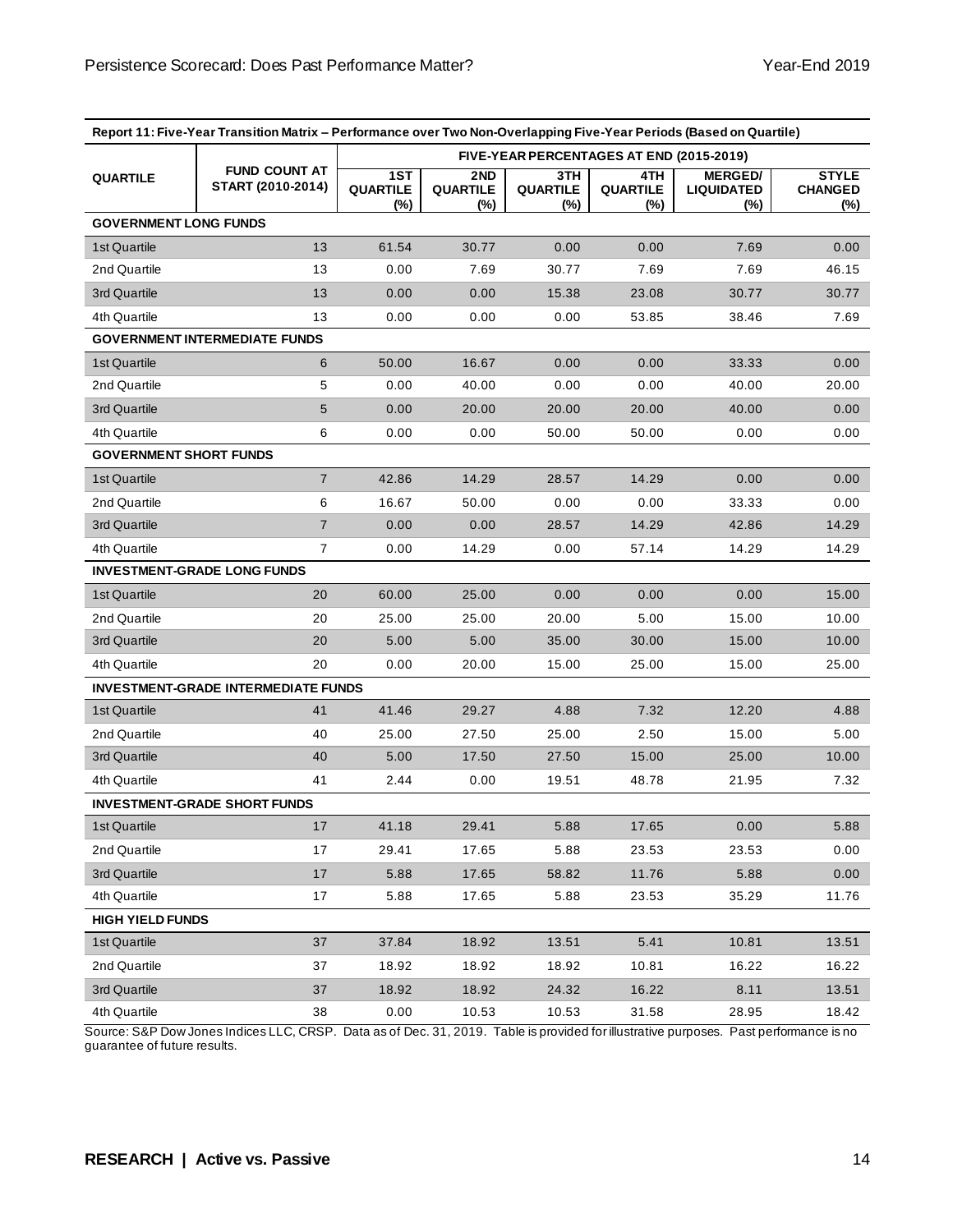| Report 11: Five-Year Transition Matrix - Performance over Two Non-Overlapping Five-Year Periods (Based on Quartile) (cont.) |                                           |                                          |                                  |                               |                               |                                               |                                       |
|-----------------------------------------------------------------------------------------------------------------------------|-------------------------------------------|------------------------------------------|----------------------------------|-------------------------------|-------------------------------|-----------------------------------------------|---------------------------------------|
|                                                                                                                             | <b>FUND COUNT AT</b><br>START (2010-2014) | FIVE-YEAR PERCENTAGES AT END (2015-2019) |                                  |                               |                               |                                               |                                       |
| <b>QUARTILE</b>                                                                                                             |                                           | 1ST<br><b>QUARTILE</b><br>$(\%)$         | 2ND<br><b>QUARTILE</b><br>$(\%)$ | 3TH<br><b>QUARTILE</b><br>(%) | 4TH<br><b>QUARTILE</b><br>(%) | <b>MERGED/</b><br><b>LIQUIDATED</b><br>$(\%)$ | <b>STYLE</b><br><b>CHANGED</b><br>(%) |
|                                                                                                                             | <b>MORTGAGE-BACKED SECURITIES FUNDS</b>   |                                          |                                  |                               |                               |                                               |                                       |
| 1st Quartile                                                                                                                | 11                                        | 63.64                                    | 27.27                            | 0.00                          | 0.00                          | 9.09                                          | 0.00                                  |
| 2nd Quartile                                                                                                                | 11                                        | 0.00                                     | 27.27                            | 45.45                         | 18.18                         | 9.09                                          | 0.00                                  |
| 3rd Quartile                                                                                                                | 11                                        | 0.00                                     | 18.18                            | 18.18                         | 27.27                         | 27.27                                         | 9.09                                  |
| 4th Quartile                                                                                                                | 11                                        | 9.09                                     | 0.00                             | 18.18                         | 36.36                         | 9.09                                          | 27.27                                 |
| <b>GLOBAL INCOME FUNDS</b>                                                                                                  |                                           |                                          |                                  |                               |                               |                                               |                                       |
| 1st Quartile                                                                                                                | 17                                        | 35.29                                    | 5.88                             | 5.88                          | 17.65                         | 11.76                                         | 23.53                                 |
| 2nd Quartile                                                                                                                | 16                                        | 12.50                                    | 25.00                            | 37.50                         | 6.25                          | 12.50                                         | 6.25                                  |
| 3rd Quartile                                                                                                                | 17                                        | 11.76                                    | 11.76                            | 23.53                         | 17.65                         | 23.53                                         | 11.76                                 |
| 4th Quartile                                                                                                                | 17                                        | 0.00                                     | 11.76                            | 11.76                         | 29.41                         | 23.53                                         | 23.53                                 |
|                                                                                                                             | <b>EMERGING MARKETS DEBT FUNDS</b>        |                                          |                                  |                               |                               |                                               |                                       |
| 1st Quartile                                                                                                                | $\overline{4}$                            | 25.00                                    | 0.00                             | 50.00                         | 25.00                         | 0.00                                          | 0.00                                  |
| 2nd Quartile                                                                                                                | 3                                         | 0.00                                     | 33.33                            | 33.33                         | 0.00                          | 33.33                                         | 0.00                                  |
| 3rd Quartile                                                                                                                | $\ensuremath{\mathsf{3}}$                 | 33.33                                    | 0.00                             | 0.00                          | 33.33                         | 33.33                                         | 0.00                                  |
| 4th Quartile                                                                                                                | 4                                         | 25.00                                    | 25.00                            | 0.00                          | 25.00                         | 25.00                                         | 0.00                                  |
|                                                                                                                             | <b>GENERAL MUNICIPAL DEBT FUNDS</b>       |                                          |                                  |                               |                               |                                               |                                       |
| 1st Quartile                                                                                                                | 17                                        | 52.94                                    | 35.29                            | 5.88                          | 5.88                          | 0.00                                          | 0.00                                  |
| 2nd Quartile                                                                                                                | 16                                        | 25.00                                    | 31.25                            | 25.00                         | 6.25                          | 6.25                                          | 6.25                                  |
| 3rd Quartile                                                                                                                | 17                                        | 0.00                                     | 17.65                            | 41.18                         | 17.65                         | 17.65                                         | 5.88                                  |
| 4th Quartile                                                                                                                | 17                                        | 5.88                                     | 0.00                             | 17.65                         | 47.06                         | 17.65                                         | 11.76                                 |
| <b>CALIFORNIA MUNICIPAL DEBT FUNDS</b>                                                                                      |                                           |                                          |                                  |                               |                               |                                               |                                       |
| 1st Quartile                                                                                                                | 9                                         | 44.44                                    | 22.22                            | 33.33                         | 0.00                          | 0.00                                          | 0.00                                  |
| 2nd Quartile                                                                                                                | 8                                         | 25.00                                    | 25.00                            | 12.50                         | 12.50                         | 12.50                                         | 12.50                                 |
| 3rd Quartile                                                                                                                | 8                                         | 25.00                                    | 12.50                            | 37.50                         | 12.50                         | 12.50                                         | 0.00                                  |
| 4th Quartile                                                                                                                | 9                                         | 0.00                                     | 11.11                            | 0.00                          | 66.67                         | 22.22                                         | 0.00                                  |
| <b>NEW YORK MUNICIPAL DEBT FUNDS</b>                                                                                        |                                           |                                          |                                  |                               |                               |                                               |                                       |
| 1st Quartile                                                                                                                | $\overline{7}$                            | 42.86                                    | 14.29                            | 14.29                         | 0.00                          | 14.29                                         | 14.29                                 |
| 2nd Quartile                                                                                                                | 6                                         | 16.67                                    | 50.00                            | 33.33                         | 0.00                          | 0.00                                          | 0.00                                  |
| 3rd Quartile                                                                                                                | 6                                         | 0.00                                     | 16.67                            | 33.33                         | 0.00                          | 50.00                                         | 0.00                                  |
| 4th Quartile                                                                                                                | 7                                         | 14.29                                    | 0.00                             | 0.00                          | 85.71                         | 0.00                                          | 0.00                                  |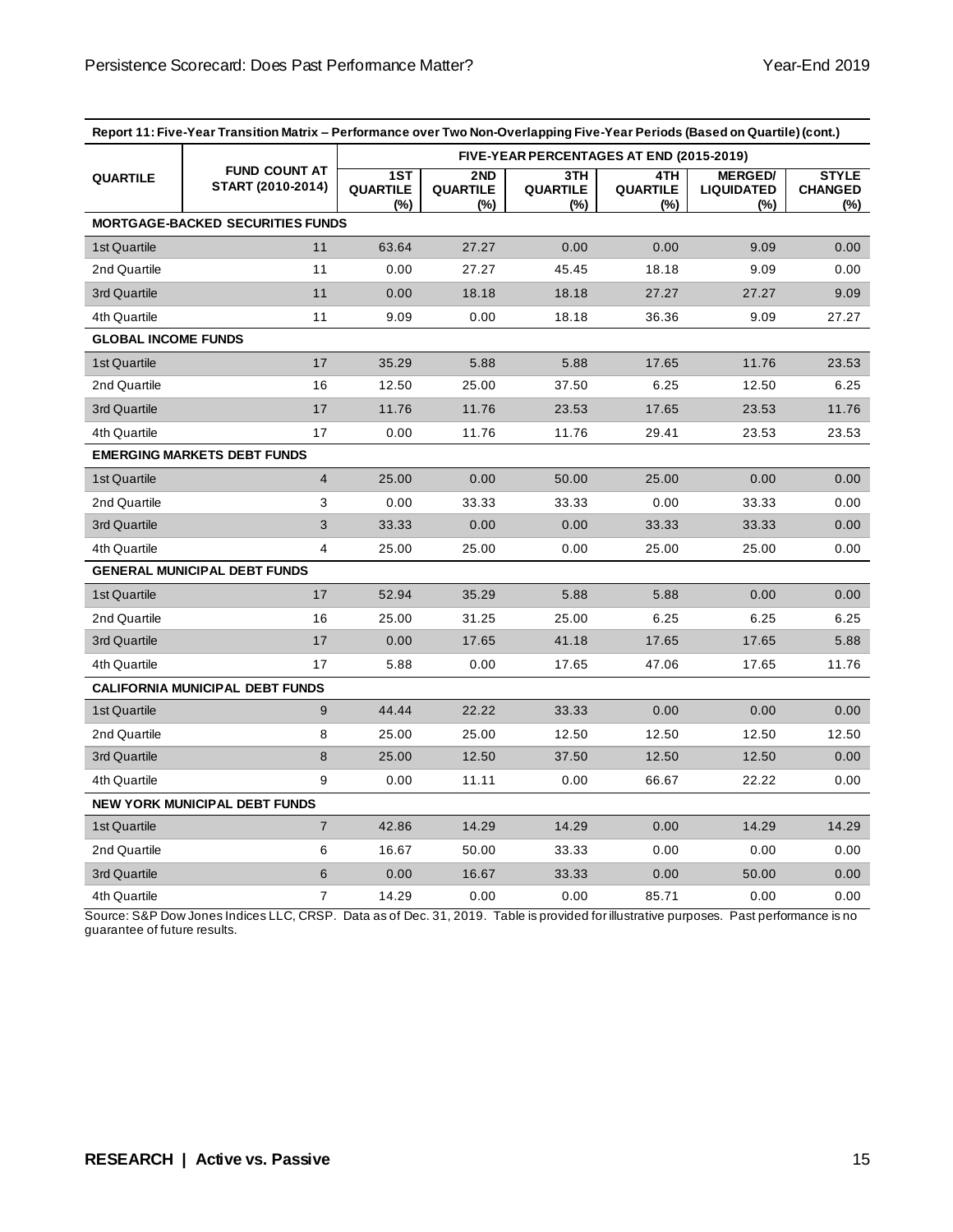| Report 12: Five-Year Transition Matrix - Performance over Two Non-Overlapping Five-Year Periods (Based on Halves) |                                            |                                          |                        |                              |                          |  |  |  |
|-------------------------------------------------------------------------------------------------------------------|--------------------------------------------|------------------------------------------|------------------------|------------------------------|--------------------------|--|--|--|
|                                                                                                                   | <b>FUND COUNT AT</b>                       | FIVE-YEAR PERCENTAGES AT END (2015-2019) |                        |                              |                          |  |  |  |
| <b>HALF</b>                                                                                                       | START (2010-2014)                          | TOP HALF (%)                             | <b>BOTTOM HALF (%)</b> | <b>MERGED/LIQUIDATED (%)</b> | <b>STYLE CHANGED (%)</b> |  |  |  |
| <b>GOVERNMENT LONG FUNDS</b>                                                                                      |                                            |                                          |                        |                              |                          |  |  |  |
| <b>Top Half</b>                                                                                                   | 26                                         | 50.00                                    | 19.23                  | 7.69                         | 23.08                    |  |  |  |
| <b>Bottom Half</b>                                                                                                | 26                                         | 0.00                                     | 46.15                  | 34.62                        | 19.23                    |  |  |  |
|                                                                                                                   | <b>GOVERNMENT INTERMEDIATE FUNDS</b>       |                                          |                        |                              |                          |  |  |  |
| <b>Top Half</b>                                                                                                   | 11                                         | 54.55                                    | 0.00                   | 36.36                        | 9.09                     |  |  |  |
| <b>Bottom Half</b>                                                                                                | 11                                         | 9.09                                     | 72.73                  | 18.18                        | 0.00                     |  |  |  |
| <b>GOVERNMENT SHORT FUNDS</b>                                                                                     |                                            |                                          |                        |                              |                          |  |  |  |
| <b>Top Half</b>                                                                                                   | 13                                         | 61.54                                    | 23.08                  | 15.38                        | 0.00                     |  |  |  |
| <b>Bottom Half</b>                                                                                                | 14                                         | 7.14                                     | 50.00                  | 28.57                        | 14.29                    |  |  |  |
|                                                                                                                   | <b>INVESTMENT-GRADE LONG FUNDS</b>         |                                          |                        |                              |                          |  |  |  |
| <b>Top Half</b>                                                                                                   | 40                                         | 67.50                                    | 12.50                  | 7.50                         | 12.50                    |  |  |  |
| <b>Bottom Half</b>                                                                                                | 40                                         | 15.00                                    | 52.50                  | 15.00                        | 17.50                    |  |  |  |
|                                                                                                                   | <b>INVESTMENT-GRADE INTERMEDIATE FUNDS</b> |                                          |                        |                              |                          |  |  |  |
| <b>Top Half</b>                                                                                                   | 81                                         | 61.73                                    | 19.75                  | 13.58                        | 4.94                     |  |  |  |
| <b>Bottom Half</b>                                                                                                | 81                                         | 12.35                                    | 55.56                  | 23.46                        | 8.64                     |  |  |  |
|                                                                                                                   | <b>INVESTMENT-GRADE SHORT FUNDS</b>        |                                          |                        |                              |                          |  |  |  |
| <b>Top Half</b>                                                                                                   | 34                                         | 58.82                                    | 26.47                  | 11.76                        | 2.94                     |  |  |  |
| <b>Bottom Half</b>                                                                                                | 34                                         | 23.53                                    | 50.00                  | 20.59                        | 5.88                     |  |  |  |
| <b>HIGH YIELD FUNDS</b>                                                                                           |                                            |                                          |                        |                              |                          |  |  |  |
| <b>Top Half</b>                                                                                                   | 74                                         | 47.30                                    | 24.32                  | 13.51                        | 14.86                    |  |  |  |
| <b>Bottom Half</b>                                                                                                | 75                                         | 24.00                                    | 41.33                  | 18.67                        | 16.00                    |  |  |  |
|                                                                                                                   | <b>MORTGAGE-BACKED SECURITIES FUNDS</b>    |                                          |                        |                              |                          |  |  |  |
| Top Half                                                                                                          | 22                                         | 59.09                                    | 31.82                  | 9.09                         | 0.00                     |  |  |  |
| <b>Bottom Half</b>                                                                                                | 22                                         | 13.64                                    | 50.00                  | 18.18                        | 18.18                    |  |  |  |
| <b>GLOBAL INCOME FUNDS</b>                                                                                        |                                            |                                          |                        |                              |                          |  |  |  |
| <b>Top Half</b>                                                                                                   | 33                                         | 39.39                                    | 33.33                  | 12.12                        | 15.15                    |  |  |  |
| <b>Bottom Half</b>                                                                                                | 34                                         | 17.65                                    | 41.18                  | 23.53                        | 17.65                    |  |  |  |
| <b>EMERGING MARKETS DEBT FUNDS</b>                                                                                |                                            |                                          |                        |                              |                          |  |  |  |
| Top Half                                                                                                          | $\overline{7}$                             | 28.57                                    | 57.14                  | 14.29                        | 0.00                     |  |  |  |
| <b>Bottom Half</b>                                                                                                | $\overline{7}$                             | 42.86                                    | 28.57                  | 28.57                        | 0.00                     |  |  |  |
| <b>GENERAL MUNICIPAL DEBT FUNDS</b>                                                                               |                                            |                                          |                        |                              |                          |  |  |  |
| Top Half                                                                                                          | 33                                         | 72.73                                    | 21.21                  | 3.03                         | 3.03                     |  |  |  |
| <b>Bottom Half</b>                                                                                                | 34                                         | 11.76                                    | 61.76                  | 17.65                        | 8.82                     |  |  |  |
| <b>CALIFORNIA MUNICIPAL DEBT FUNDS</b>                                                                            |                                            |                                          |                        |                              |                          |  |  |  |
| Top Half                                                                                                          | 17                                         | 58.82                                    | 29.41                  | 5.88                         | 5.88                     |  |  |  |
| <b>Bottom Half</b>                                                                                                | 17                                         | 23.53                                    | 58.82                  | 17.65                        | 0.00                     |  |  |  |
| <b>NEW YORK MUNICIPAL DEBT FUNDS</b>                                                                              |                                            |                                          |                        |                              |                          |  |  |  |
| <b>Top Half</b>                                                                                                   | 13                                         | 61.54                                    | 23.08                  | 7.69                         | 7.69                     |  |  |  |
| <b>Bottom Half</b>                                                                                                | 13                                         | 15.38                                    | 61.54                  | 23.08                        | 0.00                     |  |  |  |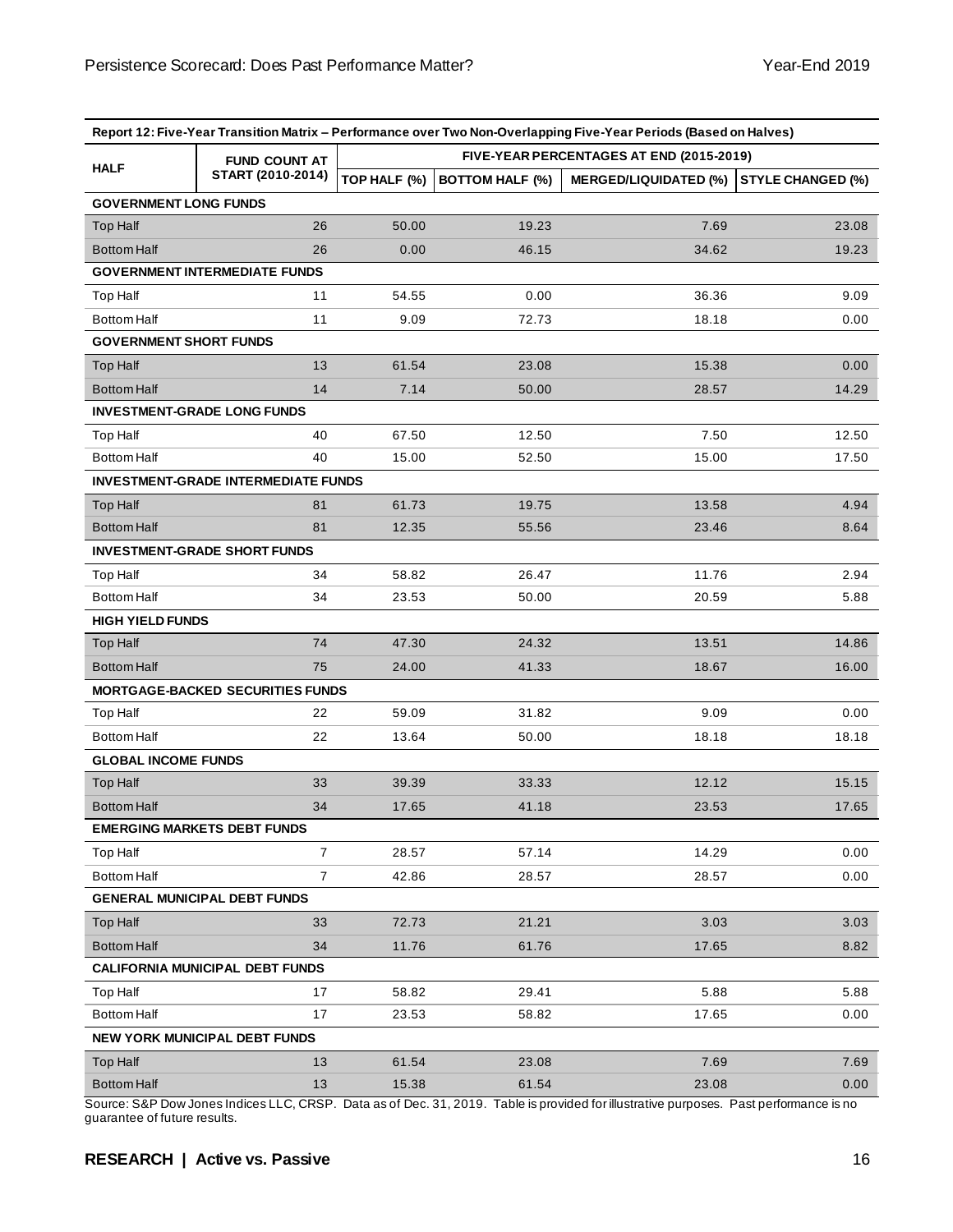| <b>S&amp;P DJI RESEARCH CONTRIBUTORS</b> |                           |                                  |  |  |
|------------------------------------------|---------------------------|----------------------------------|--|--|
| Sunjiv Mainie, CFA, CQF                  | Global Head               | sunjiv.mainie@spglobal.com       |  |  |
| Jake Vukelic<br><b>Business Manager</b>  |                           | jake.vukelic@spglobal.com        |  |  |
| <b>GLOBAL RESEARCH &amp; DESIGN</b>      |                           |                                  |  |  |
| <b>AMERICAS</b>                          |                           |                                  |  |  |
| Gaurav Sinha                             | Americas Head             | gaurav.sinha@spglobal.com        |  |  |
| Laura Assis                              | Analyst                   | laura.assis@spqlobal.com         |  |  |
| Cristopher Anguiano, FRM                 | Analyst                   | cristopher.anguiano@spglobal.com |  |  |
| Smita Chirputkar                         | Director                  | smita.chirputkar@spqlobal.com    |  |  |
| Rachel Du                                | Senior Analyst            | rachel.du@spglobal.com           |  |  |
| <b>Bill Hao</b>                          | Director                  | wenli.hao@spqlobal.com           |  |  |
| Qing Li                                  | Director                  | ging.li@spglobal.com             |  |  |
| Berlinda Liu, CFA                        | Director                  | berlinda.liu@spglobal.com        |  |  |
| Lalit Ponnala, PhD                       | Director                  | lalit.ponnala@spglobal.com       |  |  |
| Maria Sanchez, CIPM                      | Associate Director        | maria.sanchez@spglobal.com       |  |  |
| Hong Xie, CFA                            | Senior Director           | hong.xie@spglobal.com            |  |  |
| <b>APAC</b>                              |                           |                                  |  |  |
| Priscilla Luk                            | <b>APAC</b> Head          | priscilla.luk@spglobal.com       |  |  |
| Arpit Gupta                              | Senior Analyst            | arpit.gupta1@spglobal.com        |  |  |
| Akash Jain                               | <b>Associate Director</b> | akash.jain@spglobal.com          |  |  |
| Anurag Kumar                             | Senior Analyst            | anurag.kumar@spglobal.com        |  |  |
| Xiaoya Qu                                | Senior Analyst            | xiaoya.qu@spqlobal.com           |  |  |
| Yan Sun                                  | Senior Analyst            | yan.sun@spglobal.com             |  |  |
| Tim Wang                                 | Senior Analyst            | tim.wang@spglobal.com            |  |  |
| Liyu Zeng, CFA                           | Director                  | liyu.zeng@spglobal.com           |  |  |
| <b>EMEA</b>                              |                           |                                  |  |  |
| Andrew Innes                             | <b>EMEA Head</b>          | andrew.innes@spglobal.com        |  |  |
| Leonardo Cabrer, PhD                     | Senior Analyst            | leonardo.cabrer@spglobal.com     |  |  |
| Andrew Cairns, CFA                       | Senior Analyst            | andrew.cairns@spglobal.com       |  |  |
| Jingwen Shi                              | Analyst                   | jingwen.shi@spglobal.com         |  |  |
| <b>INDEX INVESTMENT STRATEGY</b>         |                           |                                  |  |  |
| Craig J. Lazzara, CFA                    | Global Head               | craig.lazzara@spglobal.com       |  |  |
| Chris Bennett, CFA                       | Director                  | chris.bennett@spqlobal.com       |  |  |
| Fei Mei Chan                             | Director                  | feimei.chan@spglobal.com         |  |  |
| Tim Edwards, PhD                         | <b>Managing Director</b>  | tim.edwards@spqlobal.com         |  |  |
| Anu R. Ganti, CFA                        | Senior Director           | anu.ganti@spglobal.com           |  |  |
| Sherifa Issifu                           | Analyst                   | sherifa.issifu@spqlobal.com      |  |  |